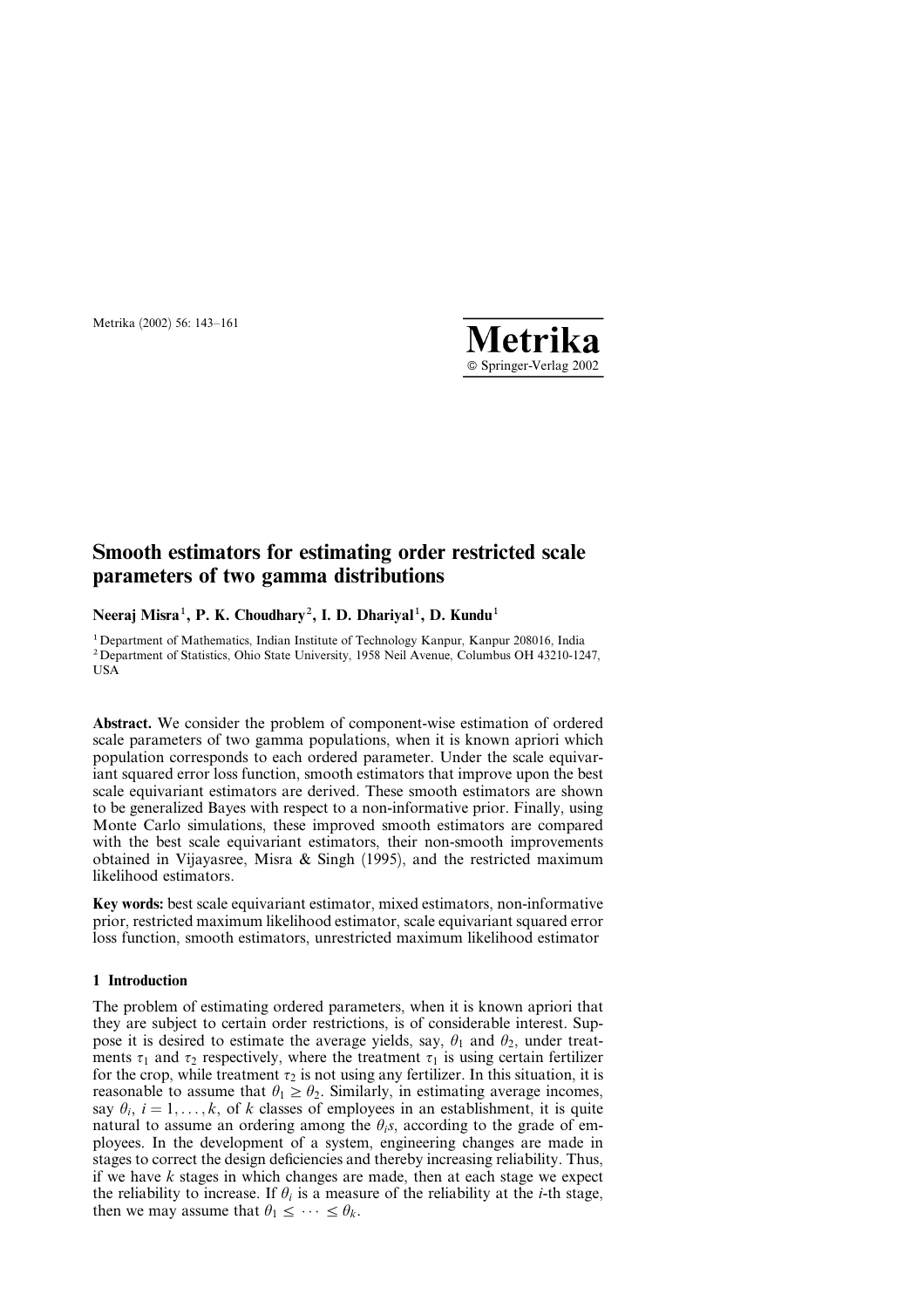Most of the work on estimating ordered parameters, when it is known apriori that they are subject to order restrictions, is concerned with obtaining their maximum likelihood estimators. For some of the early contributions in this area, one may refer to Eeden (1957 a–d). One may also refer to Barlow et al. (1972) and Robertson et al. (1988) for a detailed discussion of results on maximum likelihood estimation of order restricted parameters.

For simultaneous estimation of ordered probabilities of successes (say,  $\theta_1$ ) and  $\theta_2$ , with  $\theta = (\theta_1, \theta_2) \in \Theta_1 = {\theta : 0 < \theta_1 \leq \theta_2 \leq 1}$  of two independent binomial distributions, Katz (1963) established that any estimator  $\delta = (\delta_1, \delta_2)$ , which satisfies  $P_{\theta}(\delta_1 > \delta_2) > 0$ , for all  $\theta \in \Theta_1$ , is dominated by the corresponding "mixed estimator"  $\delta_{\alpha} = (\delta_{1,\alpha}, \delta_{2,\alpha})$ , based on  $\delta = (\delta_1, \delta_2)$ ; here  $\delta_{1,\alpha} =$  $\min(\delta_1, \alpha\delta_1 + (1 - \alpha)\delta_2)$  and  $\overline{\delta_2}_{\alpha} = \max(\delta_2, (1 - \alpha)\delta_2 + \alpha\delta_1)$ . Katz (1963) also obtained estimators which are minimax among the estimators in the class  $\{\delta_\alpha: 0 \leq \alpha \leq 1\}.$ 

For some later contributions, the reader may refer to Blumenthal  $& Cohen$ (1968), Cohen & Sackrowitz (1970), Sackrowitz & Strawderman (1974), Lee (1981), Sackrowitz (1970, 1982), Kumar & Sharma (1988), Kelly (1989), Kushary & Cohen (1989, 1991), Elfessi & Pal (1992), Gupta & Singh (1992), Ghosh & Sarkar (1994), Hwang & Peddada (1994), Misra & Dhariyal (1995) and Misra & van der Meulen (1997).

Because of the applicability of exponential probability models in many real life situations, in the recent years, considerable amount of work has been done for estimating order restricted parameters of exponential distributions.

Kushary & Cohen (1989) showed that the unrestricted best location equivariant estimators of location parameters  $\mu_1$  and  $\mu_2$  of two independent exponential distributions, having a common known scale parameter, are inadmissible when one assumes  $\mu_1 \leq \mu_2$  and the sample sizes to be unequal. Jin & Pal (1991) have studied the problem of simultaneous estimation of location parameters of two independent exponential populations, when location and/ or scale parameters are ordered. For component-wise estimation of ordered means of two exponential distributions, having known location parameters (hence, taken to be zero, without loss of generality), Kaur & Singh (1991) established that the ''unrestricted maximum likelihood estimators'' (i.e., the sample means) of the two exponential means are inadmissible and are dominated by their respective ''restricted maximum likelihood estimators'', derived under the order restriction. Following Katz (1963), for the problem of component-wise and simultaneous estimation of ordered means of two exponential distributions, having known location parameters, Vijayasree & Singh (1991, 1993) considered mixed estimators, based on the sample means, and obtained classes of estimators that are minimal complete for the class(es) of the mixed estimators. Pal & Kushary (1992) dealt with component-wise estimation of location parameters of two independent exponential distributions, when these location parameters are known to be ordered. These authors established that the usual estimators in the unrestricted case are inadmissible, and obtained improved estimators under the squared error loss function. Singh, Gupta & Misra (1993) dealt with estimation of location and scale parameters of an exponential distribution, when the location parameter is known to be bounded above by a known constant. They proposed estimators that are better than usual estimators in the unrestricted case, under the squared error loss function. They also compared these estimators with respect to the Pitman measure of closeness and obtained some interesting and paradoxical results.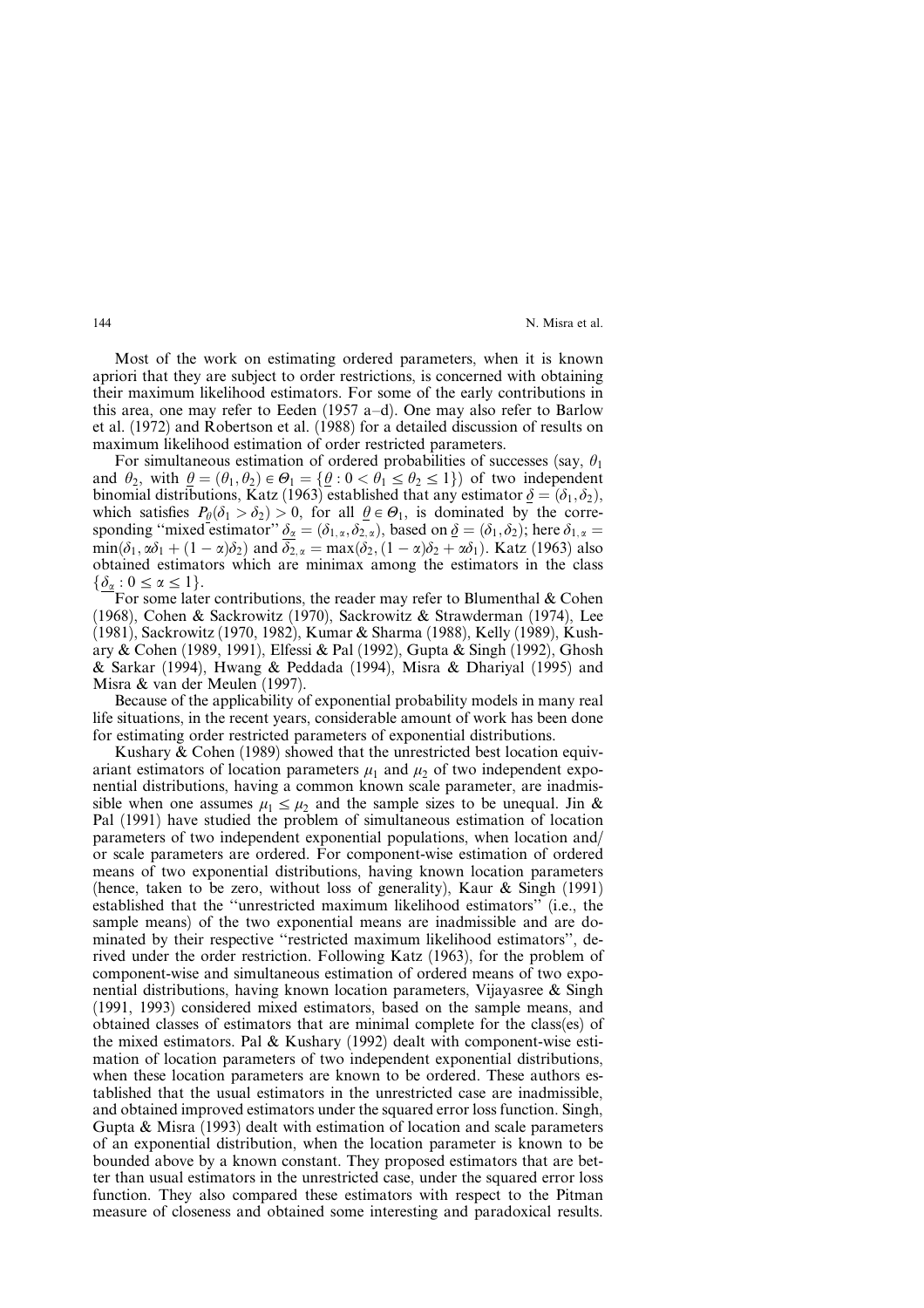The theory developed is then applied to the problem of estimating location and scale parameters of two exponential distributions, when the location parameters are known to satisfy an order restriction. For the problem of component-wise estimation of ordered location parameters of two exponential distributions, having known scale parameters, Misra  $\&$  Singh (1994) considered mixed estimators, based on best location equivariant estimators in the unrestricted case, and obtained minimal complete classes for mixed estimators. Vijayasree, Misra & Singh (1995) considered component-wise estimation of ordered scale parameters of  $k \geq 2$  exponential distributions and, using the orbit by orbit improvement technique of Brewster & Zidek (1974), obtained non-smooth estimators that improve upon the ''best scale equivariant estimators'', under the squared error loss function.

In this paper, we consider the component-wise estimation of ordered scale parameters of two gamma distributions. We use the second technique of Brewster & Zidek (1974) to obtain ''smooth estimators'' that improve upon best scale equivariant estimators. These estimators are derived in Section 2 of this paper. In Section 3, we derive generalized Bayes estimators of ordered scale parameters with respect to a ''non-informative prior'' and the ''scale equivariant squared error loss function''. Interestingly, generalized Bayes estimators turn out to be the improved smooth estimators derived in Section 2. Finally, in Section 4, we compare improved estimators, obtained in Section 2, with best scale equivariant estimators, their non-smooth improvements obtained in Vijayasree, Misra & Singh (1995), and restricted maximum likelihood estimators, using Monte Carlo simulations.

#### 2 Smooth estimators

Let  $X_i$ ,  $i = 1, \ldots, n_1$ , and  $Y_i$ ,  $j = 1, \ldots, n_2$ , be two mutually independent random samples from two gamma distributions, having scale parameters  $\theta_1$  and  $\theta_2$ , and shape parameters  $\lambda_1$  and  $\lambda_2$ , respectively. Here, we assume that  $\lambda_1$  and  $\lambda_2$  are known positive real constants. Suppose that an ordering between scale parameters, say  $\theta_1 \leq \theta_2$ , is known apriori, so that the restricted parametric space is:

$$
\Theta_R = \{ \underline{\theta} : \underline{\theta} = (\theta_1, \theta_2), 0 < \theta_1 \le \theta_2 < \infty \}. \tag{2.1}
$$

We desire to estimate  $\theta_1$  and  $\theta_2$  in the presence of this prior information, i.e. when it is known apriori that  $\theta \in \Theta_R$ . Define,  $X = \sum_{i=1}^{n_1} X_i$ ,  $Y = \sum_{j=1}^{n_2} Y_j$ ,  $m = \lambda_1 n_1$  and  $n = \lambda_2 n_2$ . It is well known that  $(X, Y)$  is a complete and sufficient (and hence minimal sufficient) statistic for  $\theta$ , and that random variables X and Y follow independent gamma distributions with scale parameters  $\theta_1$ and  $\theta_2$ , and shape parameters m and n, respectively. Since  $T = (X, Y)$  is a minimal sufficient statistic for  $\theta$ , we may restrict ourselves to the class of estimators that depend upon the observations only through  $T$ .

For an estimator  $\delta_i$  of  $\theta_i$ , let the risk function be given by

$$
R_i(\underline{\theta}, \delta_i) = E_{\underline{\theta}} \left( \frac{\delta_i(\underline{T})}{\theta_i} - 1 \right)^2, \quad i = 1, 2,
$$
\n(2.2)

i.e. we consider the scale equivariant squared error loss function.

In the unrestricted case, i.e. in the absence of prior information of ordering between  $\theta_1$  and  $\theta_2$ , the maximum likelihood estimator (mle) for  $\theta$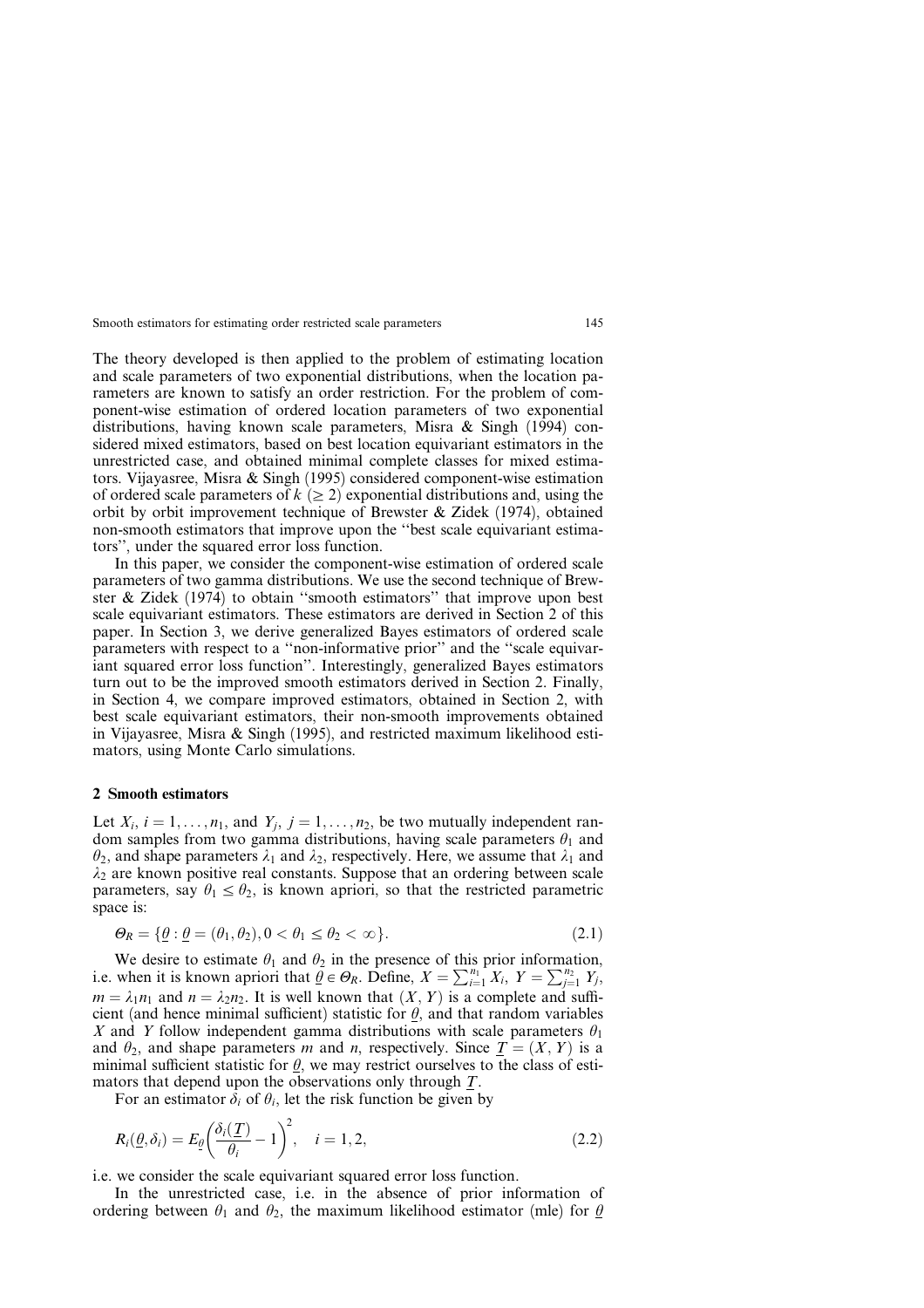is  $\delta_{UM} = (\delta_{1,UM}, \delta_{2,UM})$ , where  $\delta_{1,UM} = \frac{X}{m}$  and  $\delta_{2,UM} = \frac{Y}{n}$ , whereas the restricted mle (i.e. the mle derived under the order restriction  $\theta_1 \le \theta_2$ ) is given by  $\delta_{RM} = (\delta_{1, RM}, \delta_{2, RM})$ , where  $\delta_{1, RM} = \min\left(\frac{X}{m}, \frac{X+Y}{m+n}\right)$  $m + n$  $(Y \ Y \perp Y)$ and  $\delta_{2, RM} =$  $\max\left(\frac{Y}{n}, \frac{X+Y}{m+n}\right)$  $m + n$  $\sqrt{V}$   $\sqrt{V}$   $\sqrt{V}$ (cf. Barlow et al. (1972)). Also, best scale equivariant estimators for  $\theta_1$  and  $\theta_2$ , under the squared error loss function, are given by  $\delta_{1, BE} = \frac{X}{m+1}$  and  $\delta_{2, BE} = \frac{Y}{n+1}$ , respectively.

For  $\lambda_1 = \lambda_2 = 1, n_1 = n_2$  and under the risk function  $R_i$ , as defined in (2.2), Kaur & Singh (1991) established that, for estimating  $\theta_i$ , the unrestricted mle  $\delta_{i,UM}$  is dominated by the restricted mle  $\delta_{i,RM}$ ,  $i = 1, 2$ , for all  $\theta \in \Theta_R$ ; here  $\Theta_R$  is as defined in (2.1). For estimating  $\theta_i$ , Vijayasree, Misra & Singh (1995) established that the best scale equivariant estimator  $\delta_{i,BE}$  is inadmissible under the risk function  $R_i$ ,  $i = 1, 2$ , when it is known apriori that  $\theta \in \Theta_R$ . Using the orbit by orbit improvement technique of Brewster & Zidek (1974), they showed that estimators  $\delta_{1, BE}^* = \min\left(\frac{X}{m+1}, \frac{X+Y}{m+n+1}\right)$  $m+1$ ' $m+n+1$ and  $\delta_{2, BE}^* =$  $max\left(\frac{Y}{X}\right)$  $\frac{Y}{n+1}, \frac{X+Y}{m+n+1}$  $(Y \ Y \pm V)$ uniformly dominate best scale equivariant estimators

 $\delta_{1,BE}$  and  $\delta_{2,BE}$ , respectively.

Since the class of generalized Bayes estimators is essentially complete (cf. Caridi (1983), Berger & Srinivasan (1978), and Brown (1971)), which are generally smooth, it seems that restricted mles and improved estimators, obtained in Vijayasree, Misra & Singh (1995), being non-smooth, are inadmissible. This motivates us to derive smooth estimators that dominate best scale equivariant estimators  $\delta_{1,BE}$  and  $\delta_{2,BE}$ . In order to obtain such estimators, we use the second technique of Brewster & Zidek (1974).

Define  $G_{1,m} = \frac{X}{\theta_1}$  and  $G_{2,n} = \frac{Y}{\theta_2}$ , so that  $G_{1,m}$  and  $G_{2,n}$  are independently distributed standard (having scale parameters 1) gamma random variables, with shape parameters *m* and *n*, respectively. Again define,  $B_{1,n,m} = \frac{G_{2,n}}{G_{1,m} + G_{2,n}}$ and  $B_{2,n,m} = \frac{G_{2,n}}{G_{1,m}}$ , so that  $B_{1,n,m}$  and  $B_{2,n,m}$  are distributed as beta random variables of the first and the second kind respectively, with parameter  $(n, m)$ . For positive real numbers r and s, let  $\beta(r,s) = \frac{\Gamma r \Gamma s}{\Gamma(r+s)}$  denote the beta function.

Now we state the following lemma, which will be useful in deriving main results of this paper. The proof of the lemma, being straightforward, is omitted.

**Lemma 2.1:** (a) For any  $z > 0$ ,

$$
E[G_{1,m} | B_{2,n,m} = z] = \frac{m+n}{1+z},
$$

and

$$
E[G_{1,m}^2 | B_{2,n,m} = z] = \frac{(m+n)(m+n+1)}{(1+z)^2}.
$$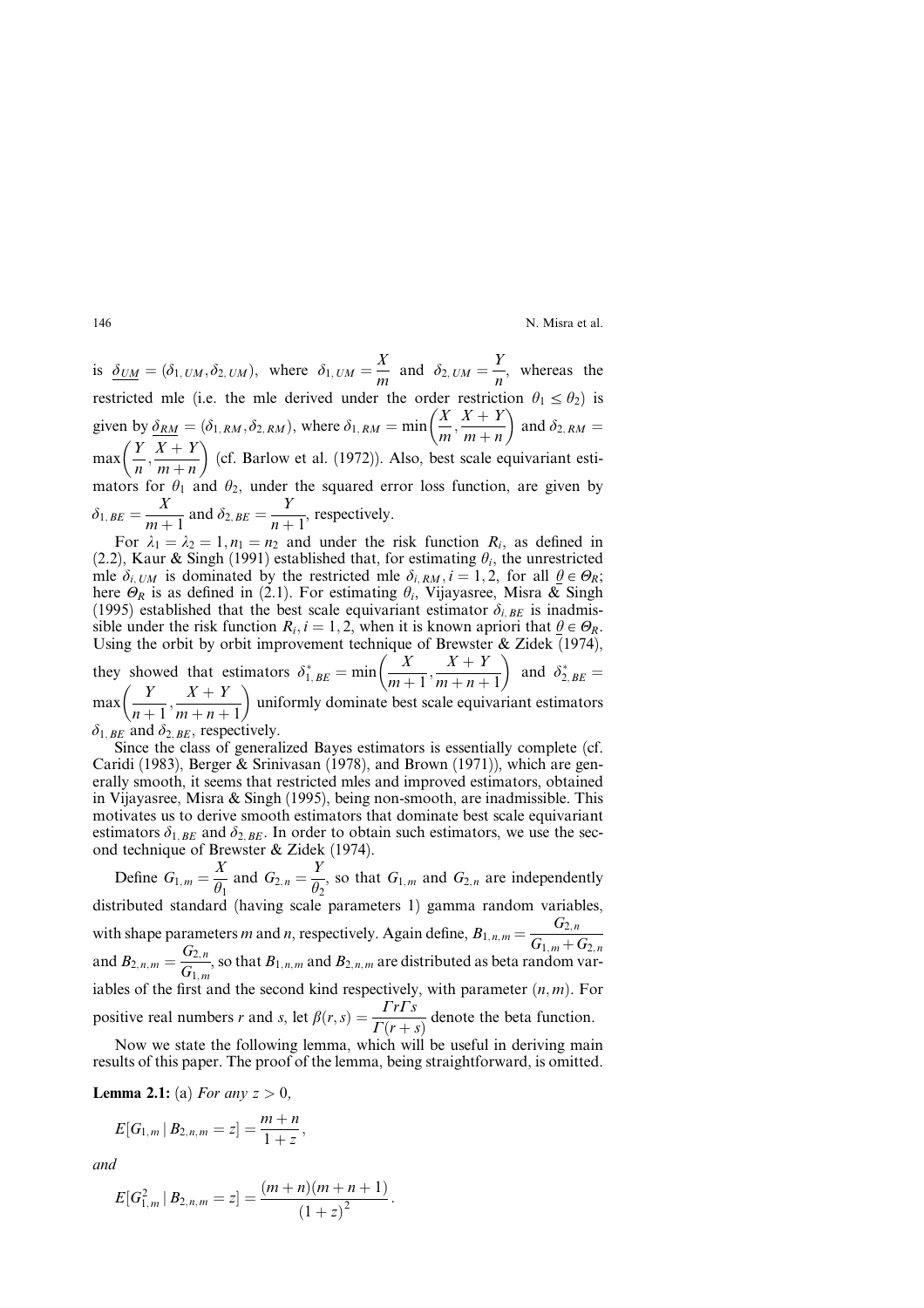(b) For any real valued function  $h(.)$ ,

$$
E[G_{1,m}^k h(G_{1,m})] = \frac{\Gamma(m+k)}{\Gamma m} E[h(G_{1,m+k})],
$$

provided expectations exist. Here, the random variable  $G_{1,m+k}$  has standard gamma distribution with shape parameter  $m + k$ .

(c) For  $B_{2,n,m+2} = \frac{G_{2,n}}{G_{1,m+1} + G_{1,1}}$ ,  $B_{1,m+1,1} = \frac{G_{1,m+1}}{G_{1,m+1} + G_{1,1}}$ , and  $B_{2,n,m+1} =$  $G_{2,n}$  $\overline{G_{2,n}\over G_{1,m+1}}$ , where  $G_{1,1}, G_{1,m+1}$  and  $G_{2,n}$  are independent standard gamma random variables, with shape parameters  $1, m + 1$  and n, respectively, we have

$$
B_{2,n,m+2}=B_{2,n,m+1}B_{1,m+1,1},\\
$$

and  $B_{1,m+1,1}$  and  $B_{2,n,m+2}$  are independently distributed beta random variables of the first and the second kind, with parameters  $(m + 1, 1)$  and  $(n, m + 2)$ , respectively.

In order to improve upon the best scale equivariant estimator  $\delta_{1,BE}$ , we first consider estimators of the form

$$
\phi_{1,1}(c,r,\underline{T}) = \begin{cases} \frac{X}{m+1}, & \text{if } S \ge r \\ cX, & \text{if } S < r, \end{cases}
$$

where r and c are fixed positive real constants, and  $S = \frac{Y}{X}$ .

Note that  $\phi_{1,1} \left( \frac{1}{m+1} \right)$  $\frac{r}{m+1}, r, \frac{T}{m+1}$  $\left(\frac{1}{m+1}, r, \underline{T}\right) = \delta_{1, BE}(\underline{T}), \forall r > 0.$  Let  $\sigma = \frac{\theta_1}{\theta_2}$ , so that  $0 <$  $\sigma \leq 1$ . Let  $I(A)$  denote the indicator function of the set A. Then, for given r and  $\theta \in \Theta_R$ , the risk function  $R_1(\theta, \phi_{1,1}(c,r, .))$ , as defined in (2.2), is minimized at  $c \equiv c_{1,r}(\sigma)$ , where

$$
c_{1,r}(\sigma) = \theta_1 \frac{E_{\underline{\theta}}[XI(S < r)]}{E_{\underline{\theta}}[X^2I(S < r)]}.
$$
\n(2.3)

In the following lemma, we derive properties of the function  $c_{1,r}(\sigma)$ ,  $0 < \sigma \leq 1$ .

**Lemma 2.2:** (a) For fixed  $r > 0$  and  $\theta \in \Theta_R$ ,  $R_1(\theta, \phi_{1,1}(c, r, .))$  is minimized at  $c \equiv c_{1,r}(\sigma)$ , where  $c_{1,r}(\sigma)$  is as defined in (2.3). (b) For  $r > 0$ ,  $\sup_{\sigma \in (0,1]} c_{1,r}(\sigma) = c_{1,r}(1) = c_1(r)$ , say, where  $c_1(r)$  is given by

$$
c_1(r) = \frac{E[G_{1,m}I(B_{2,n,m} < r)]}{E[G_{1,m}^2I(B_{2,n,m} < r)]}
$$
  
= 
$$
\frac{1}{m+1} \left[ 1 - \frac{\int_0^1 \left\{ \frac{x^{m+n}}{(1+rx)^{m+n+2}} \right\} dx}{\int_0^1 \left\{ \frac{x^{n-1}}{(1+rx)^{m+n+2}} \right\} dx} \right].
$$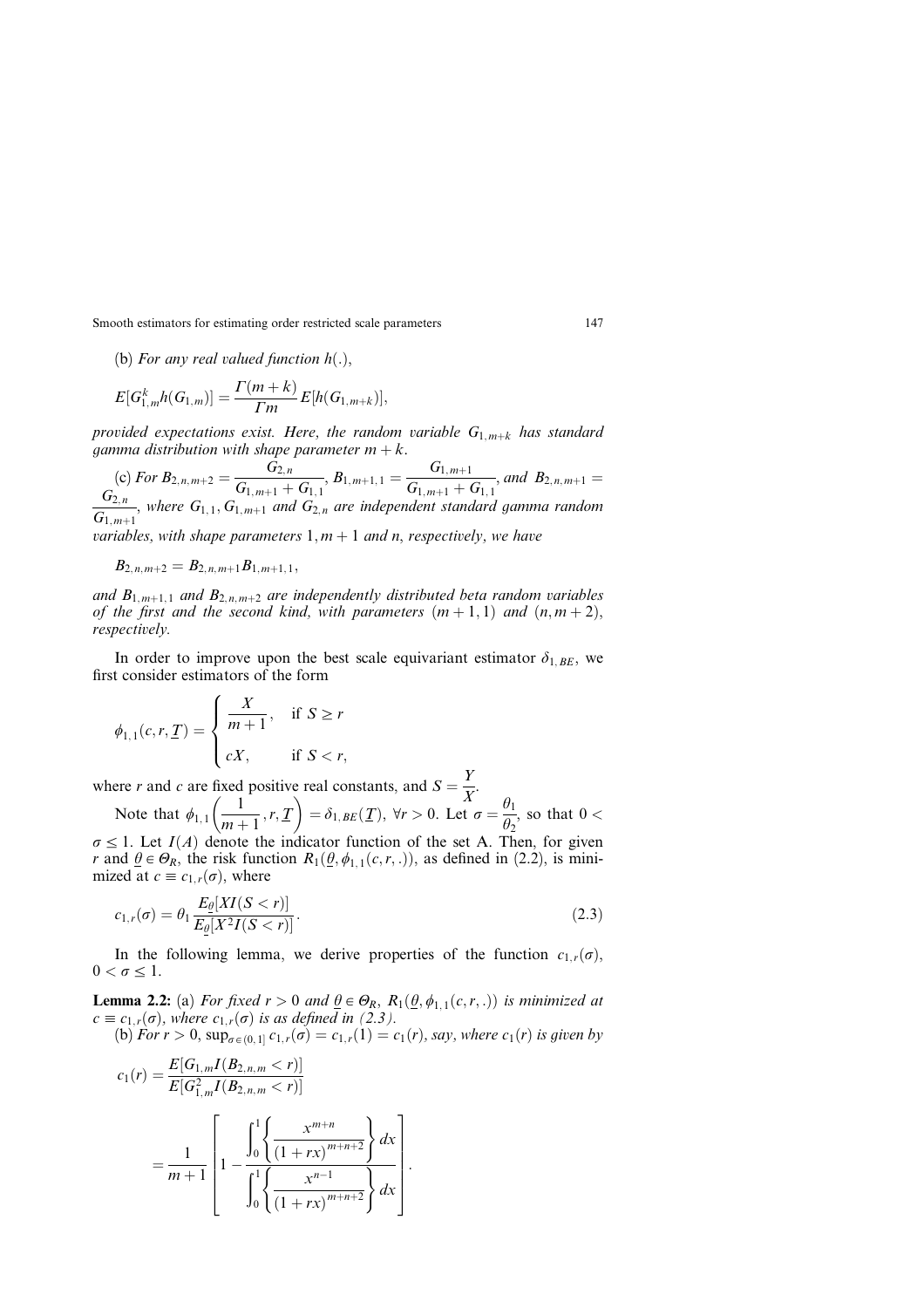(c)  $c_1(r)$  is increasing in  $r \in (0, \infty)$ , and,  $\forall r > 0$ ,

$$
c_1(r) < \frac{1}{m+1} = \lim_{r \to \infty} c_1(r).
$$

*Proof.* We have already observed that the first assertion is true. For proving the second assertion, from (2.3), we have

$$
c_{1,r}(\sigma) = \theta_1 \frac{E_{\underline{\theta}}[XI(S < r)]}{E_{\underline{\theta}}[X^2I(S < r)]}
$$
  
= 
$$
\frac{E[G_{1,m}I(B_{2,n,m} < r\sigma)]}{E[G_{1,m}^2I(B_{2,n,m} < r\sigma)]}.
$$

For independent standard gamma random variables  $G_{1,1}, G_{1,m}, G_{2,n}, G_{1,m+1}$ and  $G_{1,m+2}$ , having shape parameters  $1, m, n, m + 1$  and  $m + 2$ , respectively, on using Lemma 2.1 (b), we get

$$
c_{1,r}(\sigma) = \frac{1}{m+1} \frac{P(B_{2,n,m+1} < r\sigma)}{P(B_{2,n,m+2} < r\sigma)},
$$

where  $B_{2,n,m+1} = \frac{G_{2,n}}{G_{1,m+1}}$  and  $B_{2,n,m+2} = \frac{G_{2,n}}{G_{1,m+2}} = \frac{G_{2,n}}{G_{1,m+1} + G_{1,1}}$ .

Now, on using Lemma 2.1 (c), we can write  $B_{2,n,m+1} = \frac{B_{2,n,m+2}}{B_{1,m+1,1}}$ , where  $B_{2,n,m+2}$  and  $B_{1,m+1,1} = \frac{G_{1,m+1}}{G_{1,m+1} + G_{1,1}}$  are independently distributed. Therefore,

$$
c_{1,r}(\sigma) = \frac{1}{m+1} \frac{P\left(\frac{B_{2,n,m+2}}{B_{1,m+1,1}} < r\sigma\right)}{P(B_{2,n,m+2} < r\sigma)}.
$$

Define,  $\frac{B_{2,n,m+2}}{r\sigma} = W_6$ . Then,

$$
c_{1,r}(\sigma) = \frac{1}{m+1} \frac{P_{\underline{\theta}}\left(\frac{W_6}{B_{1,m+1,1}} < 1\right)}{P_{\underline{\theta}}(W_6 < 1)}.
$$

Since, the random variable  $B_{1,m+1,1}$  has cumulative distribution function given by  $H(x) = 0$ , if  $x < 0$ ,  $x = x^{m+1}$ , if  $0 \le x < 1$  and  $x \ge 1$ , and the random variable  $W_6$  is non-negative, on using the independence of  $W_6$  and  $B_{1,m+1,1}$ , we get

$$
c_{1,r}(\sigma) = \frac{1}{m+1} \frac{E_{\underline{\theta}}[(1 - W_6^{m+1})I(W_6 < 1)]}{P_{\underline{\theta}}(W_6 < 1)}
$$

$$
= \frac{1 - E_{\underline{\theta}}(W_7^{m+1})}{m+1},
$$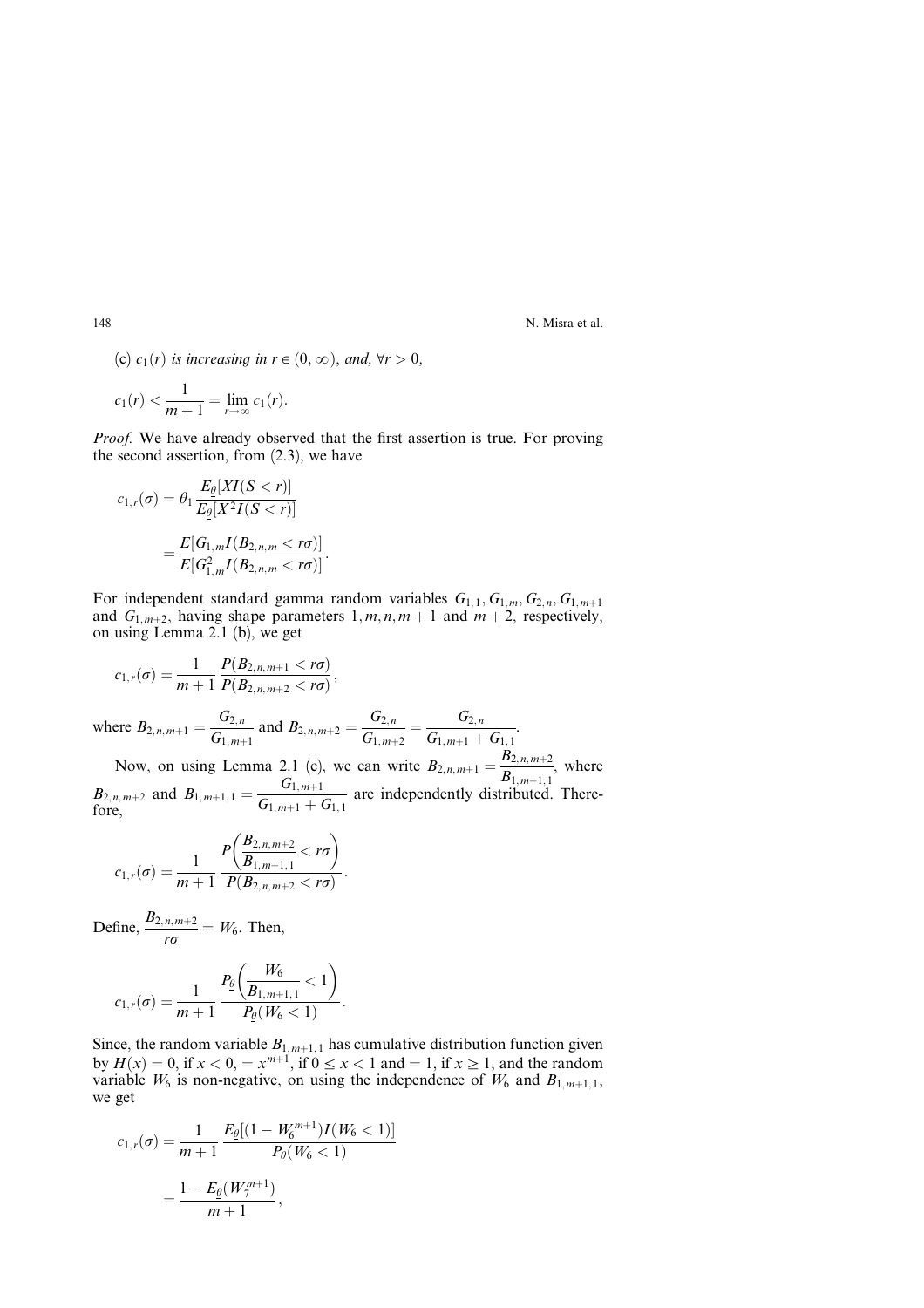where  $W_7$  is a random variable, whose probability density function (pdf) is given by

$$
g_7(x, \sigma) = \frac{x^{n-1}}{\int_0^1 \frac{z^{n-1}}{(1 + r\sigma z)^{m+n+2}}}, \quad 0 \le x \le 1, \sigma \in (0, 1].
$$

It is easy to verify that the family of pdfs  $\{q_7(x, \sigma): 0 \le x \le 1, 0 < \sigma \le 1\}$  has the monotone likelihood ratio (mlr) property in  $\left(\frac{1}{\sigma}, x\right)$  $\frac{1}{1}$   $\frac{1}{1}$ . Thus, on appealing to Lehmann (1986, Problem 14, Page 115), it follows that  $E_{\theta}(W_{7}^{m+1})$  is a decreasing function of  $\sigma$ . Therefore,

$$
\sup_{\sigma \in (0,1]} c_{1,r}(\sigma) = c_{1,r}(1)
$$
  
= 
$$
\frac{1}{m+1} \left[ 1 - \frac{\int_0^1 \frac{x^{m+n}}{(1+rx)^{m+n+2}} dx}{\int_0^1 \frac{x^{n-1}}{(1+rx)^{m+n+2}} dx} \right]
$$
  
=  $c_1(r)$ .

The proof of the third assertion follows on repeating the above arguments.

**Remark:** On using Lemma 2.1 (b) and (2.3),  $c_1(y)$  may be written, alternatively, as:

$$
c_1(y) = c_{1,y}(1)
$$
  
= 
$$
\frac{E[G_{1,m}I(B_{2,n,m} < y)]}{E[G_{1,m}^2I(B_{2,n,m} < y)]}
$$
  
= 
$$
\frac{1}{m+1} \frac{P(B_{2,n,m+1} < y)}{P(B_{2,n,m+2} < y)},
$$

where, for independent standard gamma random variables  $G_{2,n}, G_{1,m+1}$  and  $G_{1,m+2}$ , having shape parameters n, m + 1 and m + 2, respectively,  $B_{2,n,m+1} =$  $G_{2,n}$  $\frac{G_{2,n}}{G_{1,m+1}}$  and  $B_{2,n,m+2} = \frac{G_{2,n}}{G_{1,m+2}}$ . Now, on using the relationship between  $B_{2,n,m+1}$ and  $B_{2,n,m+2}$  with beta random variables of first kind, we have:

$$
c_1(y) = \frac{1}{m+1} \frac{I_{n,m+1}\left(\frac{y}{1+y}\right)}{I_{n,m+2}\left(\frac{y}{1+y}\right)},
$$
\n(2.4)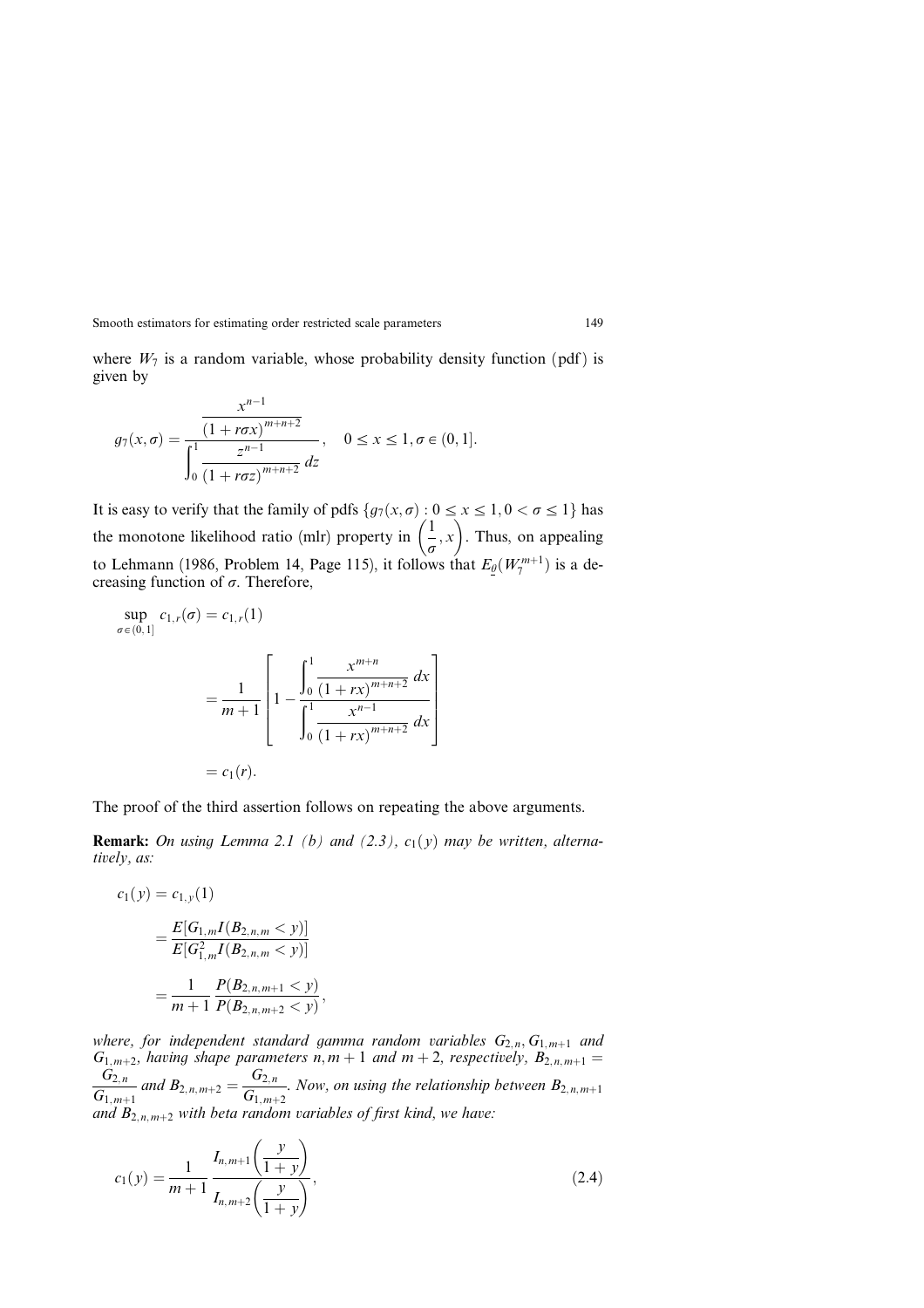where, for  $\alpha > 0$ , and  $\gamma > 0$ ,  $I_{\alpha,\gamma}(x) = \frac{1}{\beta(\alpha,\gamma)}$  $\int_0^x t^{\alpha-1}(1-t)^{\gamma-1} dt$  denotes the incomplete beta function.

Since, for each fixed  $\theta \in \Theta_R$  and  $r > 0$ ,  $R_1(\theta, \phi_{1,1}(c,r, .))$  is minimized at  $c = c_{1,r}(\sigma)$ , and sup<sub> $\sigma \in (0, 1]$ </sub>  $c_{1,r}(\sigma) = c_1(r)$ , on using the convexity of the risk function  $R_1(\underline{\theta}, \phi_{1,1}(c, r, .))$  (as a function of c, for fixed  $\underline{\theta} \in \Theta_R$  and  $r > 0$ ), we conclude that, for each fixed  $\underline{\theta} \in \Theta_R$  and  $r > 0$ ,  $R_1(\underline{\theta}, \overline{\phi}_{1,1}(c, r, .))$  is a strictly increasing function of c, for  $c \in [c_1(r), \infty)$ . Since,  $c_1(r) < \frac{1}{m}$  $\frac{1}{m+1}$ ,  $\forall r > 0$ , we have the following theorem.

**Theorem 2.1:** For estimating  $\theta_1$ , under the scale equivariant squared error loss function, the estimator  $\phi_{1,1}(c_1(r), r, T)$  dominates the best scale equivariant estimator  $\delta_{1, BE}(\underline{T}) = \frac{X}{m+1}.$ 

Further select  $0 < r' < r$ . Since  $c_1(r)$  is an increasing function of r, we have  $c_1(r') < c_1(r)$ . Now, on considering the class of estimators of the form

$$
\phi_{1,2}(c,r',r,\underline{T}) = \begin{cases} cX, & \text{if } S < r' \\ c_1(r)X, & \text{if } r' \le S < r \\ \frac{X}{m+1}, & \text{if } S \ge r, \end{cases}
$$

and on repeating above arguments, it can be seen that the estimator  $\phi_{1,1}(c_1(r), r, T)$  is further dominated by the following estimator

$$
\phi_{1,2}(c_1(r'), r', r, \underline{T}) = \begin{cases} c_1(r')X, & \text{if } S < r' \\ c_1(r)X, & \text{if } r' \le S < r \\ \frac{X}{m+1}, & \text{if } S \ge r. \end{cases}
$$

Now, on using the idea of Brewster & Zidek (1974), we select a finite partition of  $[0, \infty)$ , represented by  $0 = r_{i,0} < r_{i,1} < \cdots < r_{i,n_i} = \infty$ , for each  $i =$  $1, 2, \ldots$ , and a corresponding estimator defined by

$$
\phi_{1,i} = \begin{cases}\nc_1(r_{i,1})X, & \text{if } S < r_{i,1} \\
c_1(r_{i,2})X, & \text{if } r_{i,1} \leq S < r_{i,2} \\
\vdots & \\
c_1(r_{i,n_i-1})X, & \text{if } r_{i,n_i-2} \leq S < r_{i,n_i-1} \\
\frac{X}{m+1}, & \text{if } S \geq r_{i,n_i-1}.\n\end{cases}
$$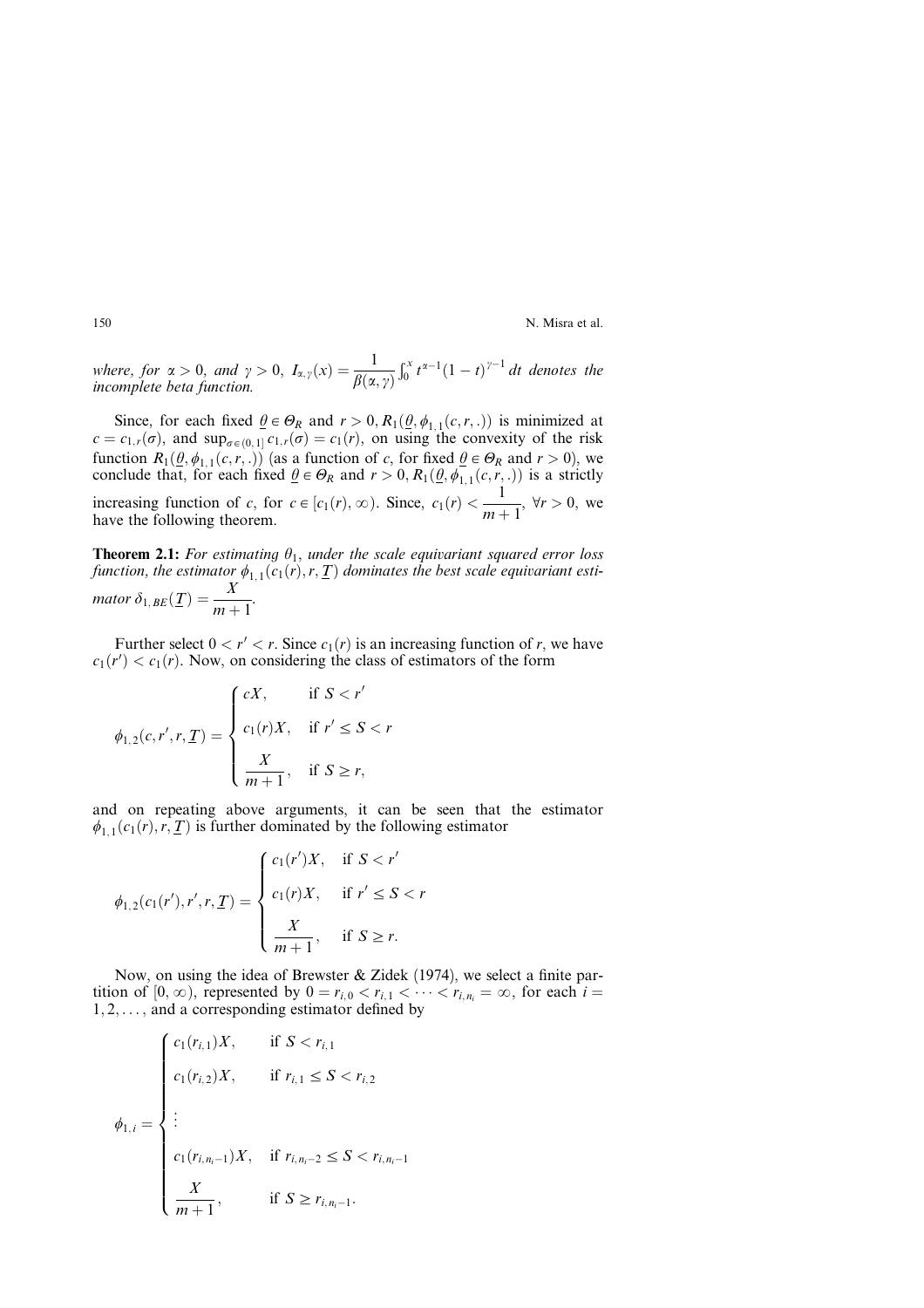Then, providing  $\max_i |r_{i,i} - r_{i,i-1}| \to 0$  and  $r_{i,n-1} \to \infty$ , as  $i \to \infty$ , the sequence of estimators  $\phi_{1,i}$  will converge point wise to  $\delta^{**}_{1,BE}(\mathcal{I})$ , where

$$
\delta_{1,BE}^{**}(T) = c_1(S)X. \tag{2.5}
$$

Now, we have the following theorem.

**Theorem 2.2:** For estimating  $\theta_1$ , under the squared error loss function, the estimator  $\delta^{**}_{1,BE}(\underline{T})$ , as defined by (2.4) and (2.5), dominates the best scale equivariant estimator  $\delta_{1, BE}(\underline{T}) = \frac{X}{m+1}$ .

*Proof.* Since  $\phi_{1,i}$  has uniformly smaller risk than  $\delta_{1,BE}$ ,  $\forall i$ , the result follows by an application of the Fatou's lemma.

To find an improvement over  $\delta_{2,BE}$ , the best scale equivariant estimator of  $\theta_2$ , we first consider estimators of the form

$$
\phi_{2,1}(c,r,\underline{T}) = \begin{cases} \frac{Y}{n+1}, & \text{if } S \geq r \\ cY, & \text{if } S < r, \end{cases}
$$

where r and c are fixed positive real constants, and  $S = \frac{Y}{X}$ .  $\frac{1}{2}$  -  $\frac{1}{2}$ 

Note that  $\phi_{2,1} \left( \frac{1}{n+1} \right)$  $\frac{r}{n+1}, r, T$  $=\delta_{2, BE}(\underline{T})$ ,  $\forall r > 0$ . Then, for given r and  $\hat{\theta} \in \Theta_R$ , the risk function  $R_2(\hat{\theta}, \phi_{2,1}(c,r, .))$ , as defined in (2.2), is minimized at  $c\equiv c_{2,r}(\sigma)$ , where

$$
c_{2,r}(\sigma) = \theta_2 \frac{E_{\theta}[YI(S < r)]}{E_{\theta}[Y^2I(S < r)]}.
$$
\n(2.6)

We have the following lemma concerning the properties of the function  $c_{2,r}(\sigma)$ ,  $0 < \sigma \leq 1$ .

**Lemma 2.3:** (a) For fixed  $r > 0$  and  $\theta \in \Theta_R$ ,  $R_2(\theta, \phi_{2,1}(c,r, .))$  is minimized at  $c \equiv c_{2,r}(\sigma)$ , where  $c_{2,r}(\sigma)$  is as defined in (2.6). (b) For  $r > 0$ ,  $\inf_{\sigma \in (0,1]} c_{2,r}(\sigma) = c_{2,r}(1) = c_2(r)$ , say, where

$$
c_2(y) = \frac{1}{n+1} \frac{I_{n+1,m}\left(\frac{y}{1+y}\right)}{I_{n+2,m}\left(\frac{y}{1+y}\right)}.
$$
\n(2.7)

(c)  $c_2(r)$  is decreasing in  $r \in (0, \infty)$ , and,  $\forall r > 0$ ,

$$
c_2(r) > \frac{1}{n+1} = \lim_{r \to \infty} c_2(r).
$$

*Proof.* We have already observed that the first assertion is true. For proving the second and the third assertions, from (2.6), we have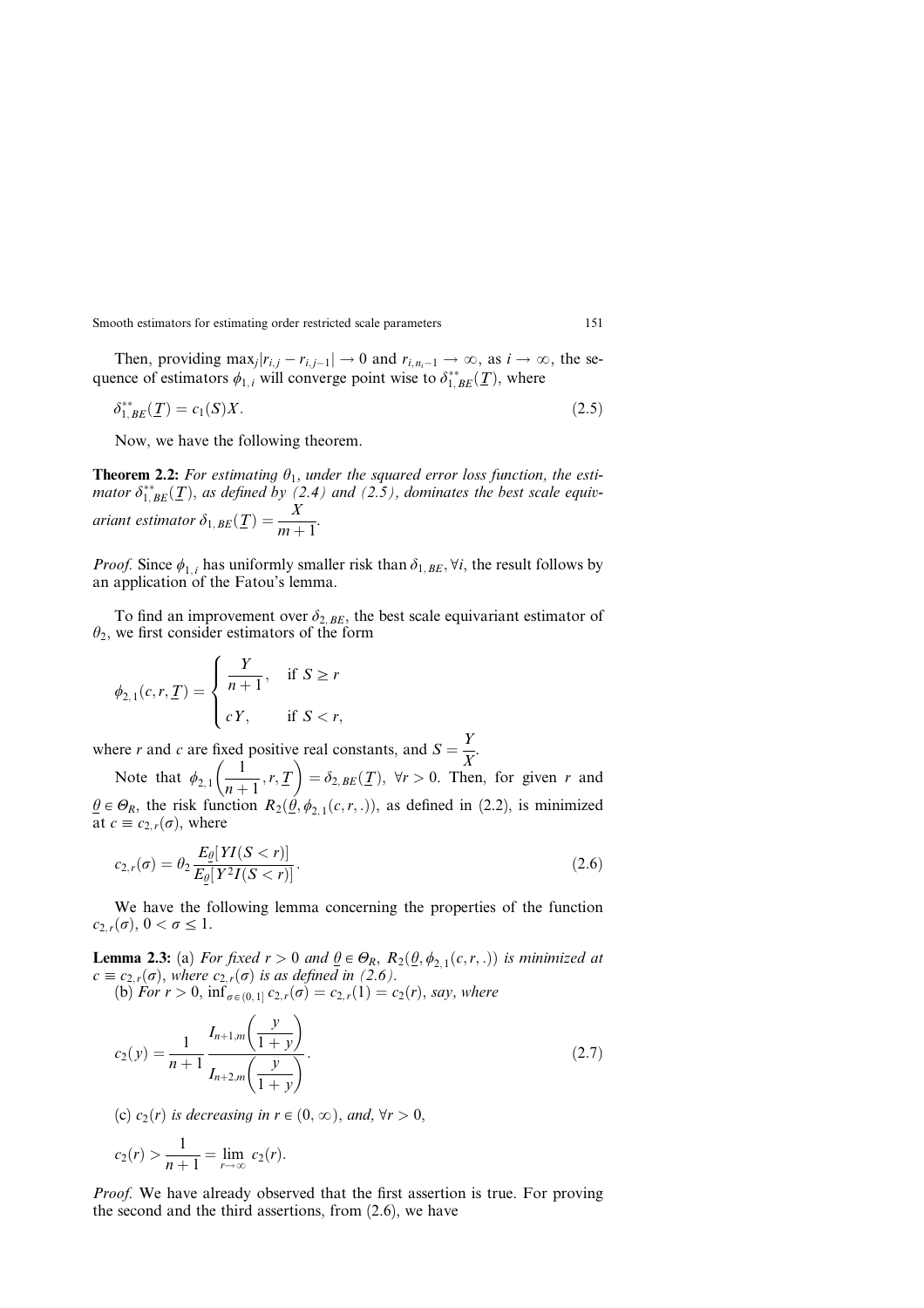$$
c_{2,r}(\sigma) = \theta_2 \frac{E_{\theta}[YI(S < r)]}{E_{\theta}[Y^2I(S < r)]}
$$
  
= 
$$
\frac{E[G_{2,n}I(B_{2,n,m} < r\sigma)]}{E[G_{2,n}^2I(B_{2,n,m} < r\sigma)]}.
$$

Now, on using Lemma 2.1 (a), we get on simplification

$$
c_{2,r}(\sigma) = \frac{1}{m+n+1} \frac{E\left[B_{1,n,m}I\left(B_{1,n,m} < \frac{r\sigma}{1+r\sigma}\right)\right]}{E\left[B_{1,n,m}^2I\left(B_{1,n,m} < \frac{r\sigma}{1+r\sigma}\right)\right]}
$$
\n
$$
= \frac{1}{m+n+1} \frac{\int_0^{r\sigma/(1+r\sigma)} x^n (1-x)^{m-1} dx}{\int_0^{r\sigma/(1+r\sigma)} x^{n+1} (1-x)^{m-1} dx}
$$
\n
$$
= \frac{1}{m+n+1} E_{\underline{\theta}}\left[\frac{1}{W_8}\right],
$$

where  $W_8$  is a random variable, whose pdf is given by

$$
g_8(x, \sigma) = \frac{x^{n+1}(1-x)^{m-1}}{\int_0^{r\sigma/(1+r\sigma)} z^{n+1}(1-z)^{m-1} dz}, \quad 0 \le x \le \frac{r\sigma}{1+r\sigma}, \quad \sigma \in (0,1].
$$

It is easy to verify that the family of pdfs  $\left\{g_8(x, \sigma) : 0 \le x \le \frac{r\sigma}{1+r\sigma}, 0 < \sigma \le 1 \right\}$  $r_{\sigma}$  ) has the mlr property in  $(\sigma, x)$ . Thus, on appealing to Lehmann (1986, Problem 14, Page 115), it follows that  $c_{2,r}(\sigma)$  is a decreasing function of  $\sigma$ . Therefore,

$$
\inf_{\sigma \in (0,1]} c_{2,r}(\sigma) = c_{2,r}(1)
$$
\n
$$
= \frac{1}{m+n+1} \frac{\int_0^{r/(1+r)} x^n (1-x)^{m-1} dx}{\int_0^{r/(1+r)} x^{n+1} (1-x)^{m-1} dx}
$$
\n
$$
= c_2(r).
$$

Now, on repeating above arguments, we observe that  $c_2(r)$  is a decreasing function of *r*. Hence,

$$
c_2(r) > \lim_{r \to \infty} c_2(r)
$$
  
= 
$$
\frac{1}{m+n+1} \frac{\int_0^1 w^n (1-w)^{m-1} dw}{\int_0^1 w^{n+1} (1-w)^{m-1} dw}
$$
  
= 
$$
\frac{1}{n+1}.
$$

Now, on using the convexity of the risk function  $R_2(\underline{\theta}, \phi_{2,1}(c, r, .))$  and on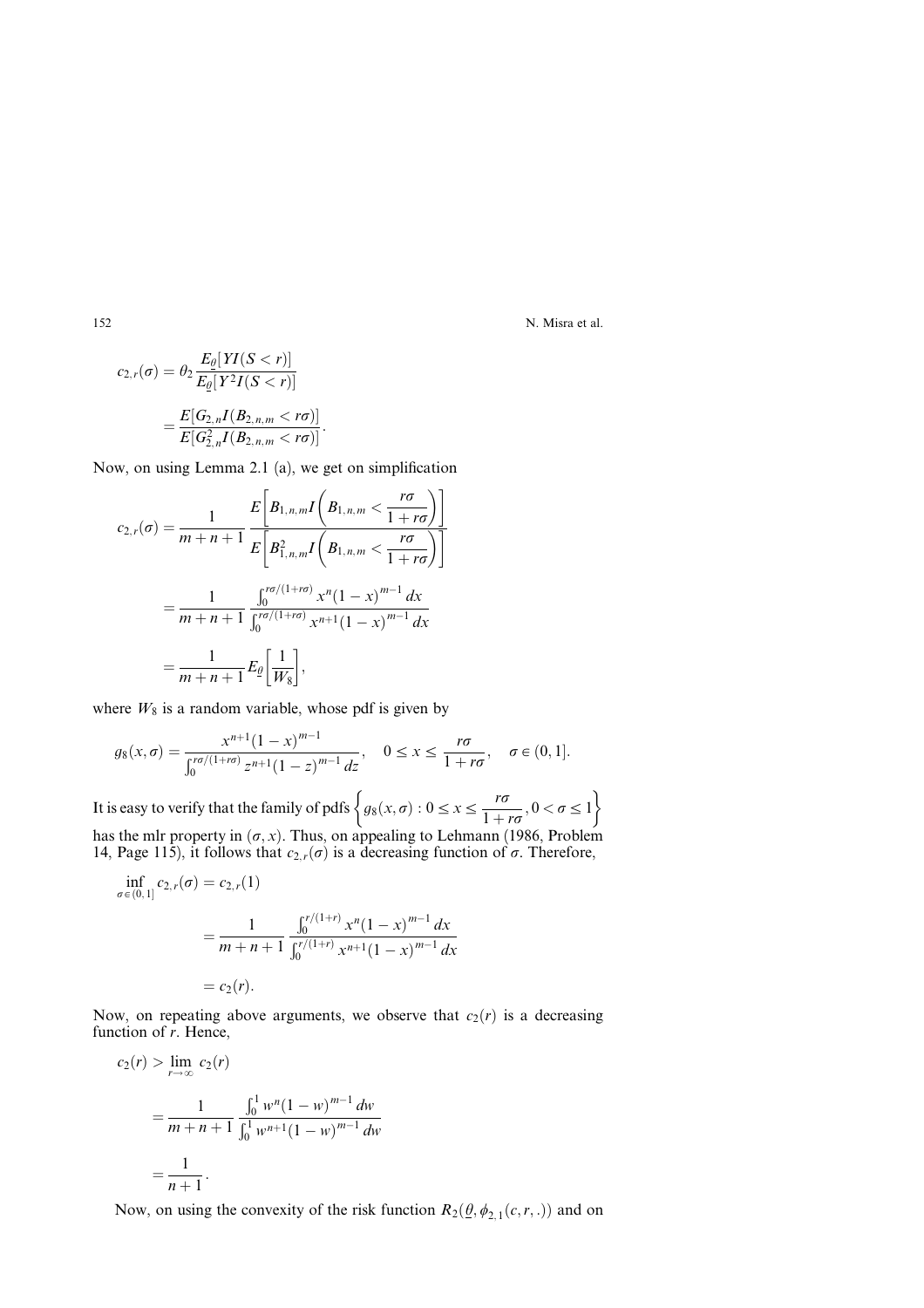repeating arguments, similar to ones preceding Theorem 2.1, we have the following theorem.

**Theorem 2.3:** For estimating  $\theta_2$ , under the scale equivariant squared error loss function, the estimator  $\phi_{2,1}(c_2(\vec{r}),r,\underline{T})$  dominates the best scale equivariant estimator  $\delta_{2, BE}(\underline{T}) = \frac{Y}{n+1}.$ 

Further select  $0 < r' < r$ . Since  $c_2(r)$  is a decreasing function of r, it can be seen that the estimator  $\phi_{2,1}(c_2(r), r, T)$  is further dominated by the following estimator

$$
\phi_{2,2}(c_2(r'), r', r, \underline{T}) = \begin{cases} c_2(r')Y, & \text{if } S < r' \\ c_2(r)Y, & \text{if } r' \le S < r \\ \frac{Y}{n+1}, & \text{if } S \ge r. \end{cases}
$$

Now, proceeding on lines of arguments preceding Theorem 2.2, we conclude the following theorem.

**Theorem 2.4:** For estimating  $\theta_2$ , under the squared error loss function, the estimator  $\delta_{2,BE}^{**}(\underline{T}) = c_2(S)Y$ , where  $c_2(S)$  is as defined by (2.7), dominates the best scale equivariant estimator  $\delta_{2, BE}(\underline{T}) = \frac{Y}{n+1}$ .

**Remark:** It can be easily verified that, for every  $s > 0$ ,

$$
s\frac{\int_0^{s/(1+s)} x^n (1-x)^{m-1} dx}{\int_0^{s/(1+s)} x^{n+1} (1-x)^{m-1} dx} \ge \frac{\int_0^{s/(1+s)} y^{n-1} (1-y)^m dy}{\int_0^{s/(1+s)} y^{n-1} (1-y)^{m+1} dy},
$$

and therefore, with probability one,  $\delta_{1, BE}^{**}(\underline{T}) \leq \delta_{2, BE}^{**}(\underline{T})$ . Thus, it follows that smooth estimators  $\delta^{**}_{1,BE}$  and  $\delta^{**}_{2,BE}$  satisfy the same inequality that parameters  $\theta_1$ and  $\theta_2$  are known to satisfy.

### 3 Smooth estimators as generalized Bayes estimators

In this section, we will show that smooth estimators  $\delta_{1,BE}^{**}$  and  $\delta_{2,BE}^{**}$ , obtained in Section 2, are also generalized Bayes estimators of  $\theta_1$  and  $\theta_2$ , respectively, with respect to the non-informative prior density  $\Pi(\theta_1, \theta_2) = \frac{1}{\theta_1 \theta_2}$ ,  $0 < \theta_1 \le \theta_2$  $\theta_2 < \infty$ .

**Theorem 3.1:** Under the risk function  $R_i(\theta,.)$ ,  $i = 1,2$ , as defined in (2.2), and the non-informative prior density  $\Pi(\theta_1, \theta_2) = \frac{1}{\theta_1 \theta_2}$ ,  $0 < \theta_1 \le \theta_2 < \infty$ , smooth estimators  $\delta_{1,BE}^{**}$  and  $\delta_{2,BE}^{**}$ , obtained in Theorems 2.2 and 2.4, are generalized Bayes estimators of  $\theta_1$  and  $\theta_2$ , respectively.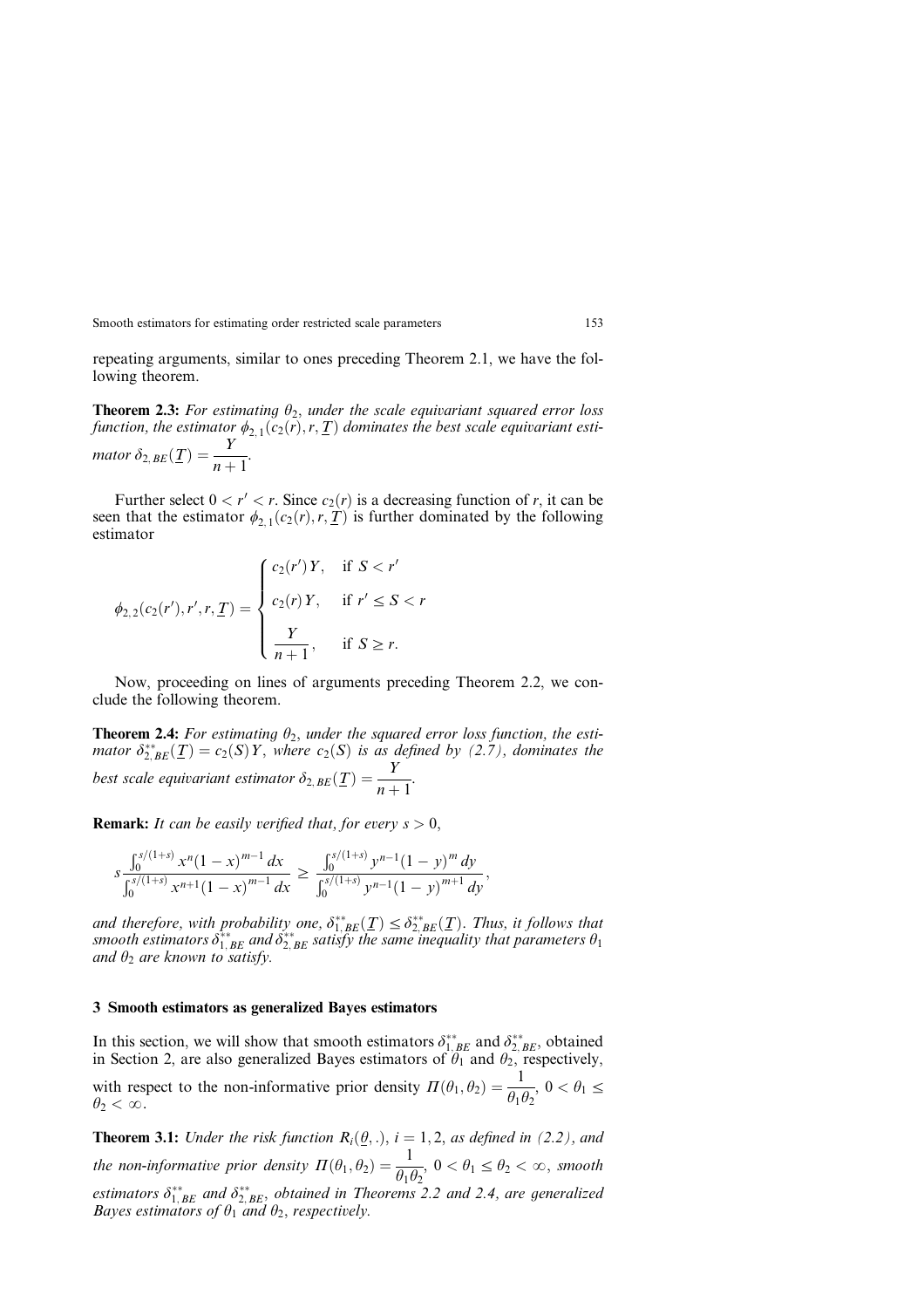*Proof.* For the risk function  $R_1(\theta, \cdot)$ , the Bayes estimator for  $\theta_1$  is

$$
\hat{\theta}_{1,B}(\underline{T}) = \frac{E\left(\frac{1}{\theta_1} | \underline{T}\right)}{E\left(\frac{1}{\theta_1^2} | \underline{T}\right)},
$$

where the expectation is taken with respect to the posterior density function

$$
g^*(\underline{\theta}|T) = d(T) \frac{1}{\theta_1^{m+1} \theta_2^{n+1}} e^{-(X/\theta_1)} e^{-(Y/\theta_2)}, \quad 0 < \theta_1 \le \theta_2 < \infty,
$$

and  $d(\mathcal{T})$  is the normalizing constant. Hence,

$$
\hat{\theta}_{1,B}(\underline{T})=\frac{\displaystyle\iint_{R_1}\frac{1}{\theta_1^{m+2}\theta_2^{n+1}}e^{-(X/\theta_1)}e^{-(Y/\theta_2)}\,d\theta_1\,d\theta_2}{\displaystyle\iint_{R_1}\frac{1}{\theta_1^{m+3}\theta_2^{n+1}}e^{-(X/\theta_1)}e^{-(Y/\theta_2)}\,d\theta_1\,d\theta_2},
$$

where  $R_1 = \{(\theta_1, \theta_2) : 0 < \theta_1 \le \theta_2 < \infty\}.$ On making the transformation  $\frac{X}{\theta_1} = t_1$  and  $\frac{Y}{\theta_2} = t_2$ , we get

$$
\hat{\theta}_{1,B}(\underline{T}) = \frac{\int\int_{R_2} t_1^m t_2^{n-1} e^{-(t_1+t_2)} dt_1 dt_2}{\int\int_{R_2} t_1^{m+1} t_2^{n-1} e^{-(t_1+t_2)} dt_1 dt_2} X,
$$

where  $R_2 = \{(t_1, t_2): 0 < t_2 \leq St_1 < \infty\}.$ For independent standard gamma random variables  $G_{1,m+1}$ ,  $G_{1,m+2}$  and  $G_{2,n}$ , having shape parameters  $m + 1$ ,  $m + 2$  and n respectively, we may write

$$
\hat{\theta}_{1,B} = \frac{1}{m+1} \frac{P(G_{2,n} \le SG_{1,m+1})}{P(G_{2,n} \le SG_{1,m+2})} X.
$$

Now, on using the relationship between random variables  $\frac{G_{2,n}}{G_{1,m+1}}$  and  $\frac{G_{2,n}}{G_{1,m+1}}$ with beta random variables of first kind, we have  $G_{1,m+1}$   $G_{1,m+2}$ 

$$
\hat{\theta}_{1,B}(T) = \frac{1}{m+1} \frac{I_{n,m+1}\left(\frac{S}{1+S}\right)}{I_{n,m+2}\left(\frac{S}{1+S}\right)} X
$$

$$
= c_1(S)X,
$$

as desired.

The proof for the generalized Bayes estimator of  $\theta_2$  follows in the similar fashion, and hence is omitted.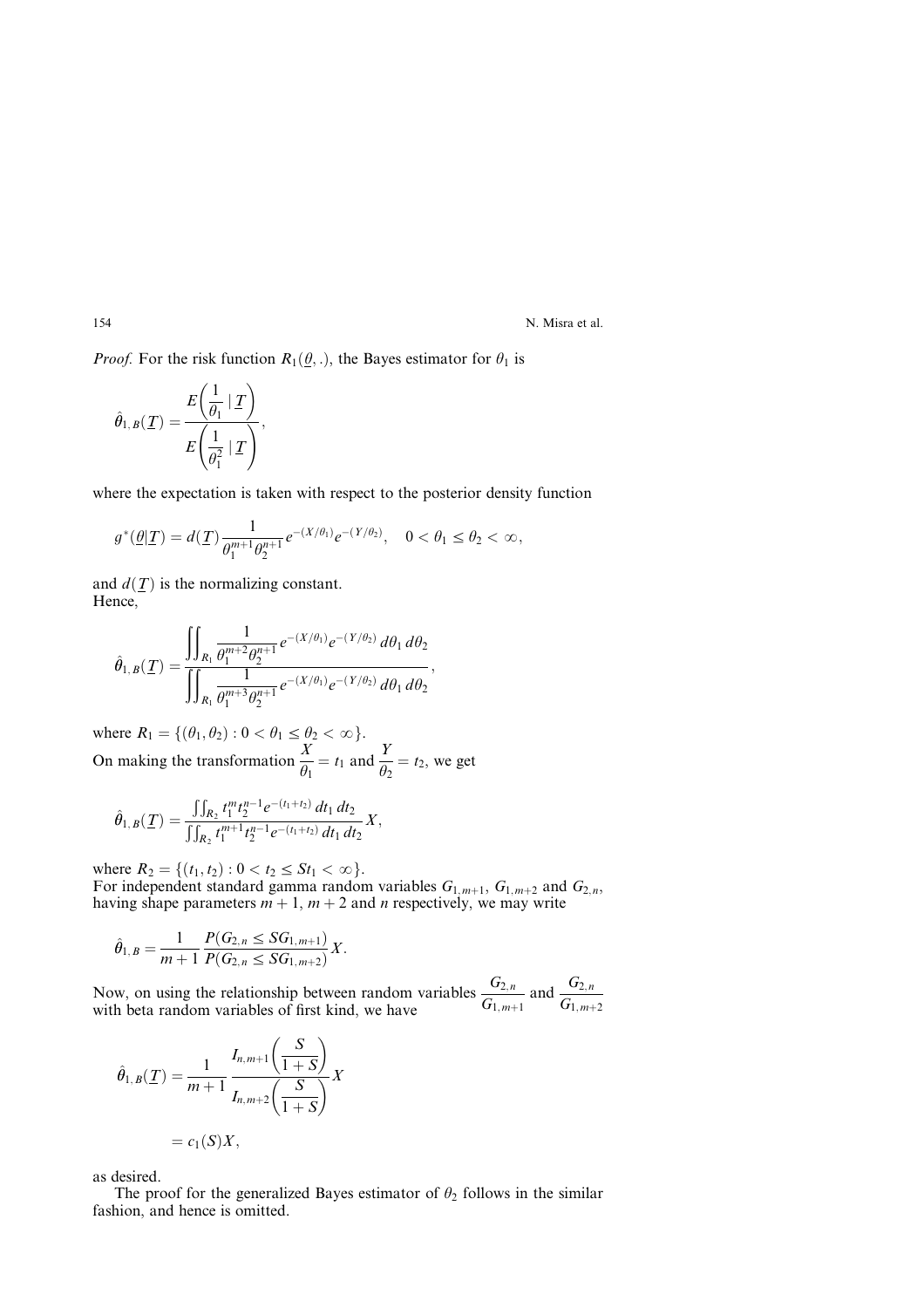### 4 Comparisons of estimators

In this section, we will compare smooth estimators, obtained in Section 2, with other natural estimators, empirically. Estimators of  $\theta_1$ , which are chosen for the comparison study, are the best scale equivariant estimator  $\delta_{1,BE}(\underline{T}) =$ X  $\frac{X}{m+1}$ , the restricted mle  $\delta_{1,RM}(\underline{T}) = \min_{\substack{Y \subseteq X \\ Y + Y}} \left( \frac{X}{m}, \frac{X + Y}{m+n} \right)$  $m + n$  $(Y, Y + Y)$ , the non-smooth estimator  $\delta_{1, BE}^*(\underline{T}) = \min\left(\frac{X}{m+1}, \frac{X+Y}{m+n+1}\right)$  $\left\langle \begin{array}{cc} V & V & V \end{array} \right\rangle$ , obtained in Vijayasree, Misra & Singh (1995), which is known to dominate the best scale equivariant estimator  $\delta_{1,BE}(\underline{T})$ , and the smooth estimator  $\delta_{1,BE}^{**} = c_1(S)X$ , as given in Theorem 2.2. Similarly, estimators of  $\theta_2$ , which are chosen for the comparison study, are the best scale equivariant estimator  $\delta_{2,BE}(\underline{T}) = \frac{Y}{n+1}$ , the restricted mle  $\delta_{2,RM}(\underline{T}) = \max\left(\frac{Y}{n}, \frac{X+Y}{m+n}\right)$  $m + n$  $\overline{Y}$   $\overline{Y}$   $\overline{Y}$   $\overline{Y}$   $\overline{Y}$ , the non-smooth estimator  $\delta_{2, BE}^*(\underline{T}) =$  $max\left(\frac{Y}{y}\right)$  $\frac{Y}{n+1}, \frac{X+Y}{m+n+1}$  $(Y \ Y \perp Y)$ , obtained in Vijayasree, Misra & Singh (1995), which is known to dominate the best scale equivariant estimator  $\delta_{2,BE}(\underline{T})$ , and the smooth estimator  $\delta_{2, BE}^{**} = c_2(S)Y$ , as given in Theorem 2.4. Since expressions for risk functions of smooth estimators  $\delta_{i, BE}^{**}$ ,  $i = 1, 2$  can not be expressed in a simple closed form, theoretical comparisons of smooth estimators with other estimators, considered in the present study, seems difficult. We, therefore, use Monte Carlo simulations to compare these estimators. Although, expressions for risk functions of some of estimators considered in the present study are known to have a simple closed form, for uniformity, we have evaluated risk functions of even these estimators using Monte Carlo simulations. Since risk functions of various estimators, considered in this study, depend on  $\underline{\theta}$  only through  $\sigma = \frac{\theta_1}{\theta_2}$ , comparisons are made for different combi-

nations of  $\sigma$ , *m* and *n*. For the computation of the risk function  $R_i$  of an estimator  $d_i$ , we generated observations from suitable gamma distributions and, for each combination of parameters,  $\left(\frac{d_i}{\theta_i} - 1\right)$  $\frac{1}{4}$   $\frac{34}{2}$  $(i = 1, 2)$  is computed. The procedure was then repeated 50,000 times to approximate  $R_i$  by averages of  $d_i$  $\frac{a_i}{\theta_i} - 1$  $\sqrt{2}$  $(i = 1, 2)$ . For different combinations of  $(m, n)$  and  $\sigma$ , values of the  $R_i$ s, so obtained, are tabulated in Tables 1–8. Following conclusions are evident from Tables  $1-8$ .

#### Conclusions for Estimation of  $\theta_1$ :

(i) For small values of shape parameters (say,  $m = 1$ ,  $n = 1$ ), estimators  $\delta_{1,BE}^*$  and  $\delta_{1,BE}^{**}$  perform better than estimators  $\delta_{1,BE}$  and  $\delta_{1,RM}$ . Interestingly,  $\delta_{1,BE}$  performs uniformly better than  $\delta_{1,RM}$ . One may justify this observation by arguing that  $\delta_{1,BE}$  was designed for the risk function used here and that is more important than the order restriction for small sample sizes, and especially if  $\sigma < 1$ . Among estimators  $\delta_{1, BE}^*$  and  $\delta_{1, BE}^{**}$ , estimator  $\delta_{1,BE}^{**}$  performs better than  $\delta_{1,BE}^{*}$ , if  $\sigma \leq .4$ , and this trend is reversed for  $\sigma \geq .5$ .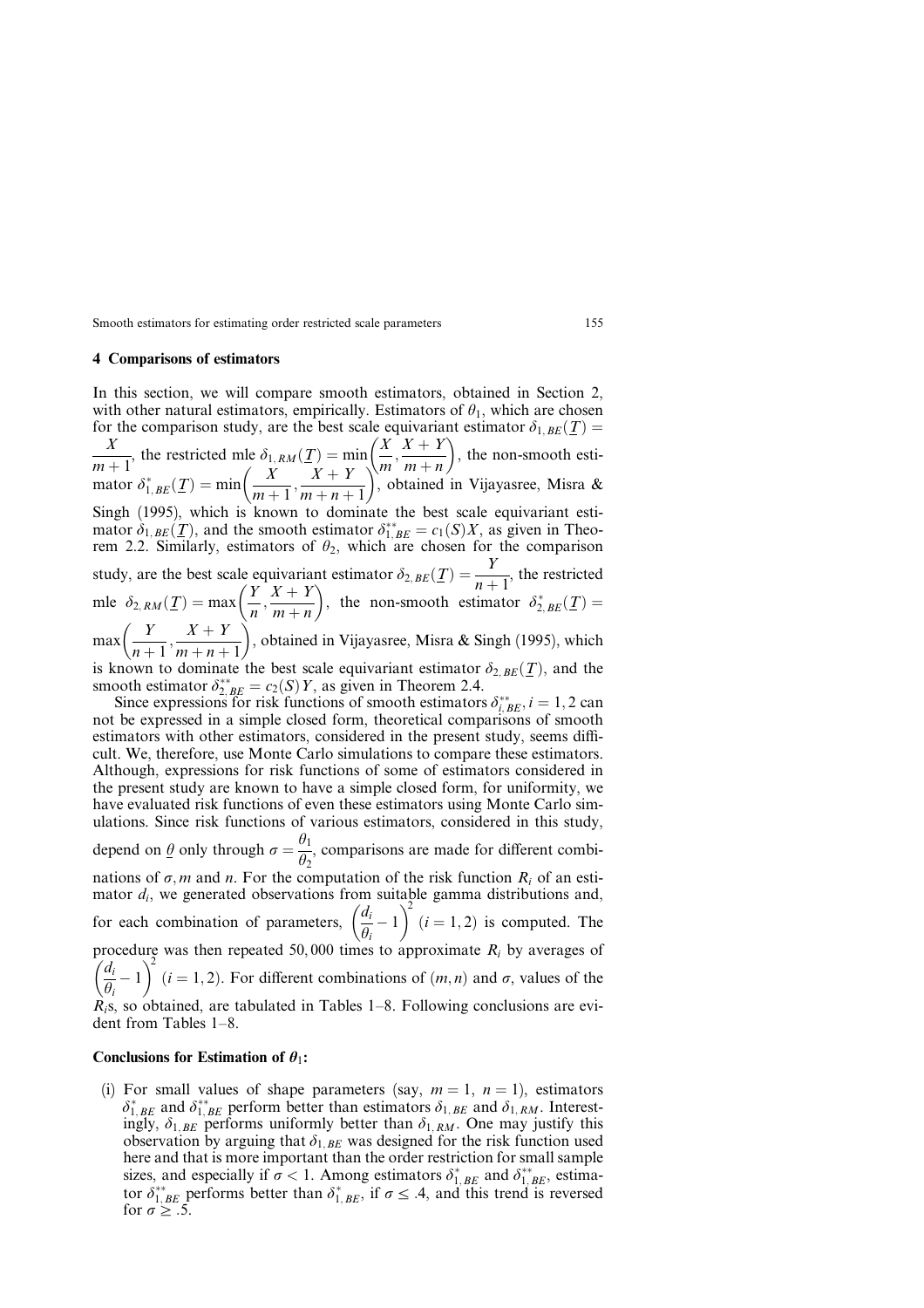| $\sigma$ | $\delta_{1,BE}$ | $\delta_{1,RM}$ | $\delta_{1, BE}^*$ | $\delta_{1,\,BE}^{**}$ | $\delta_{2, BE}$ | $\delta_{2,RM}$ | $\delta_{2, BE}^*$ | $\delta^{**}_{2, BE}$ |
|----------|-----------------|-----------------|--------------------|------------------------|------------------|-----------------|--------------------|-----------------------|
| .10      | .499            | .868            | .495               | .485                   | .498             | 1.003           | .489               | .454                  |
| .20      | .498            | .779            | .489               | .481                   | .503             | .979            | .473               | .422                  |
| .30      | .504            | .725            | .493               | .489                   | .503             | .973            | .451               | .401                  |
| .40      | .503            | .660            | .487               | .487                   | .500             | .936            | .422               | .378                  |
| .50      | .498            | .604            | .481               | .488                   | .500             | .941            | .402               | .375                  |
| .60      | .504            | .586            | .485               | .493                   | .499             | .940            | .384               | .383                  |
| .70      | .498            | .543            | .481               | .494                   | .501             | .934            | .370               | .393                  |
| .80      | .503            | .535            | .483               | .497                   | .499             | .934            | .360               | .419                  |
| .90      | .502            | .518            | .482               | .498                   | .501             | .958            | .355               | .457                  |
| 1.00     | .500            | .503            | .483               | .501                   | .501             | 1.015           | .354               | .505                  |

**Table 1.** Values of  $R_1(\theta, \delta_1)$  and  $R_2(\theta, \delta_2)$  for  $(m, n) = (1, 1)$ 

**Table 2.** Values of  $R_1(\underline{\theta}, \delta_1)$  and  $R_2(\underline{\theta}, \delta_2)$  for  $(m, n) = (5, 5)$ 

| $\sigma$ | $\delta_{1, \textit{BE}}$ | $\delta_{1,RM}$ | $\delta_{1, BE}^*$ | $\delta_{1,\,BE}^{**}$ | $\delta_{2, BE}$ | $\delta_{2,RM}$ | $\delta_{2, BE}^*$ | $\delta^{**}_{2, BE}$ |
|----------|---------------------------|-----------------|--------------------|------------------------|------------------|-----------------|--------------------|-----------------------|
| .10      | .167                      | .201            | .167               | .165                   | .165             | .196            | .165               | .162                  |
| .20      | .168                      | .201            | .167               | .159                   | .166             | .197            | .166               | .154                  |
| .30      | .166                      | .189            | .164               | .153                   | .166             | .197            | .162               | .142                  |
| .40      | .166                      | .181            | .161               | .150                   | .167             | .193            | .156               | .132                  |
| .50      | .167                      | .170            | .158               | .149                   | .167             | .188            | .148               | .124                  |
| .60      | .167                      | .156            | .154               | .152                   | .166             | .179            | .136               | .120                  |
| .70      | .167                      | .146            | .151               | .155                   | .165             | .171            | .125               | .121                  |
| .80      | .167                      | .137            | .148               | .158                   | .166             | .170            | .118               | .131                  |
| .90      | .168                      | .131            | .148               | .163                   | .166             | .171            | .113               | .146                  |
| 1.00     | .165                      | .124            | .144               | .165                   | .167             | .175            | .111               | .167                  |

- (ii) For moderate and large values of shape parameters (say,  $m \ge 5$ ,  $n \ge 5$ ), the estimator  $\delta_{1,BE}^{**}$  performs better than other estimators if  $\sigma \leq .6$ , while, for  $\sigma \geq 0.7$ , the estimator  $\delta_{1, RM}$  performs better than other estimators.
- (iii) For  $m \ge 10$  and  $n \ge 10$ , the estimator  $\delta_{1,BE}^{**}$  performs better than other estimators if  $\sigma \leq .7$ , while, for  $\sigma \geq .8$ , the estimator  $\delta_{1, RM}$  performs better than other estimators.
- (iv) For small values of shape parameters, the estimator  $\delta_{1, BE}^*$  dominates other estimators over a large portion of the parametric space. For moderate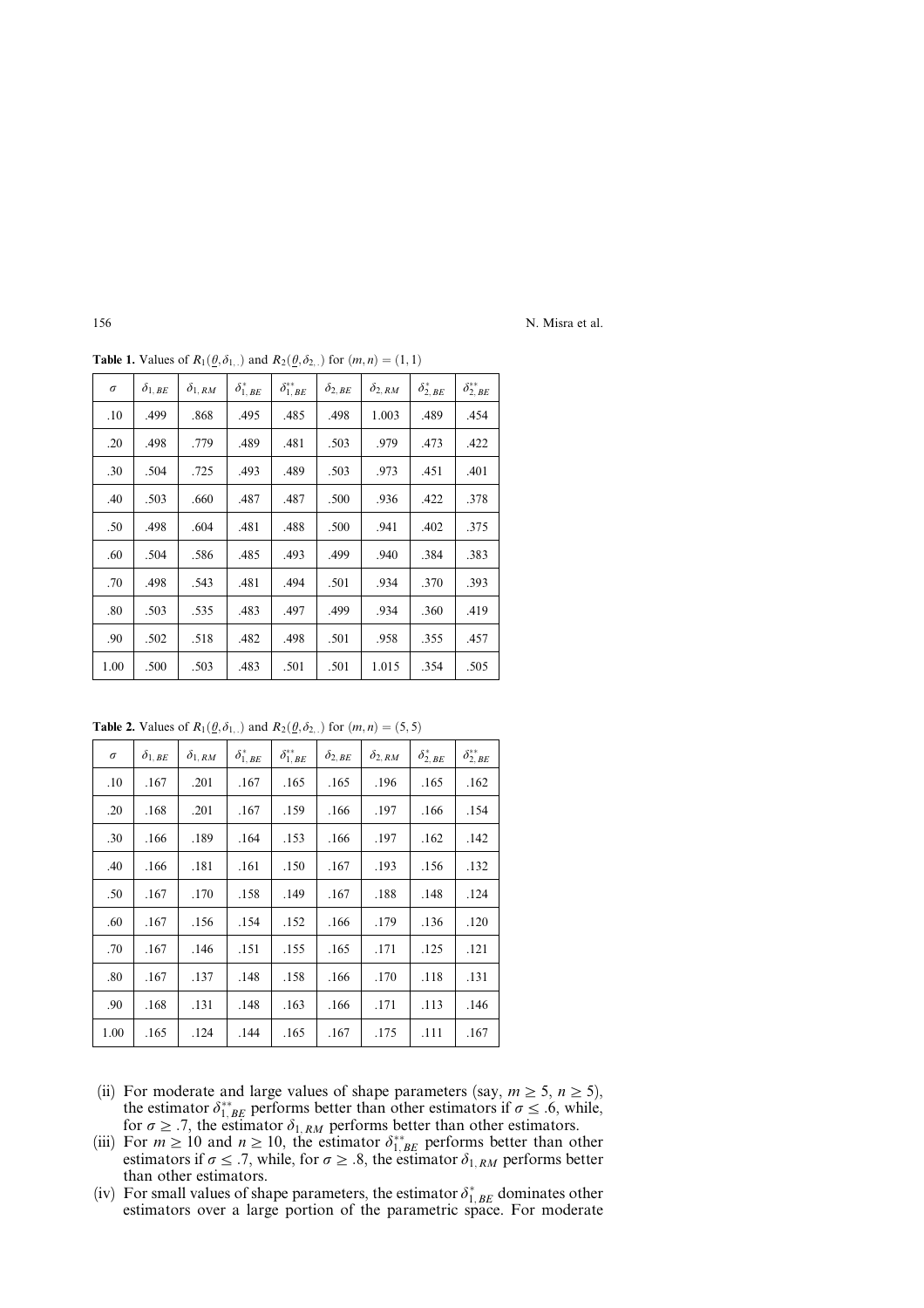| $\sigma$ | $\delta_{1, \textit{BE}}$ | $\delta_{1,RM}$ | $\delta_{1, BE}^*$ | $\delta_{1,\,BE}^{**}$ | $\delta_{2, \textit{BE}}$ | $\delta_{2,RM}$ | $\delta_{2, BE}^*$ | $\delta^{**}_{2, \, BE}$ |
|----------|---------------------------|-----------------|--------------------|------------------------|---------------------------|-----------------|--------------------|--------------------------|
| .10      | .091                      | .101            | .091               | .091                   | .091                      | .100            | .091               | .091                     |
| .20      | .091                      | .101            | .091               | .090                   | .091                      | .100            | .091               | .090                     |
| .30      | .090                      | .099            | .090               | .086                   | .091                      | .101            | .091               | .085                     |
| .40      | .090                      | .096            | .089               | .082                   | .090                      | .098            | .089               | .078                     |
| .50      | .091                      | .093            | .088               | .080                   | .090                      | .095            | .085               | .071                     |
| .60      | .092                      | .087            | .086               | .080                   | .091                      | .094            | .081               | .068                     |
| .70      | .091                      | .080            | .082               | .080                   | .091                      | .089            | .074               | .067                     |
| .80      | .091                      | .074            | .079               | .082                   | .091                      | .085            | .068               | .071                     |
| .90      | .090                      | .069            | .077               | .086                   | .092                      | .083            | .064               | .078                     |
| 1.00     | .091                      | .066            | .077               | .091                   | .090                      | .083            | .062               | .090                     |

**Table 3.** Values of  $R_1(\underline{\theta}, \delta_{1, \cdot} )$  and  $R_2(\underline{\theta}, \delta_{2, \cdot} )$  for  $(m, n) = (10, 10)$ 

**Table 4.** Values of  $R_1(\theta, \delta_{1, \cdot})$  and  $R_2(\theta, \delta_{2, \cdot})$  for  $(m, n) = (20, 20)$ 

| $\sigma$ | $\delta_{1,BE}$ | $\delta_{1,RM}$ | $\delta_{1, BE}^*$ | $\delta_{1,\,BE}^{**}$ | $\delta_{2, BE}$ | $\delta_{2,RM}$ | $\delta_{2, BE}^*$ | $\delta^{**}_{2, \, BE}$ |
|----------|-----------------|-----------------|--------------------|------------------------|------------------|-----------------|--------------------|--------------------------|
| .10      | .048            | .050            | .048               | .048                   | .047             | .050            | .047               | .047                     |
| .20      | .048            | .050            | .048               | .048                   | .047             | .050            | .047               | .047                     |
| .30      | .048            | .050            | .048               | .047                   | .048             | .050            | .048               | .047                     |
| .40      | .048            | .050            | .048               | .046                   | .048             | .050            | .048               | .045                     |
| .50      | .047            | .049            | .047               | .043                   | .047             | .049            | .047               | .041                     |
| .60      | .048            | .047            | .046               | .041                   | .048             | .049            | .046               | .039                     |
| .70      | .048            | .044            | .044               | .040                   | .048             | .047            | .042               | .036                     |
| .80      | .048            | .040            | .042               | .042                   | .048             | .044            | .039               | .037                     |
| .90      | .048            | .036            | .040               | .044                   | .048             | .041            | .035               | .040                     |
| 1.00     | .048            | .034            | .039               | .047                   | .047             | .040            | .033               | .048                     |

and large values of shape parameters, the estimator  $\delta_{1, BE}^{**}$  dominates other estimators over a large portion of the parametric space.

(v) In view of (i)–(iv), above, we recommend the estimator  $\delta_{1,BE}^*$  for small values of shape parameters, while the estimator  $\delta_{1, BE}^{**}$  is recommended for moderate and large values of shape parameters. If one has an idea about the size of  $\sigma$ , one may choose between  $\delta_{1, BE}^*$ ,  $\delta_{1, BE}^{**}$  and  $\delta_{1, RM}$  based on observations reported in (i)–(iii).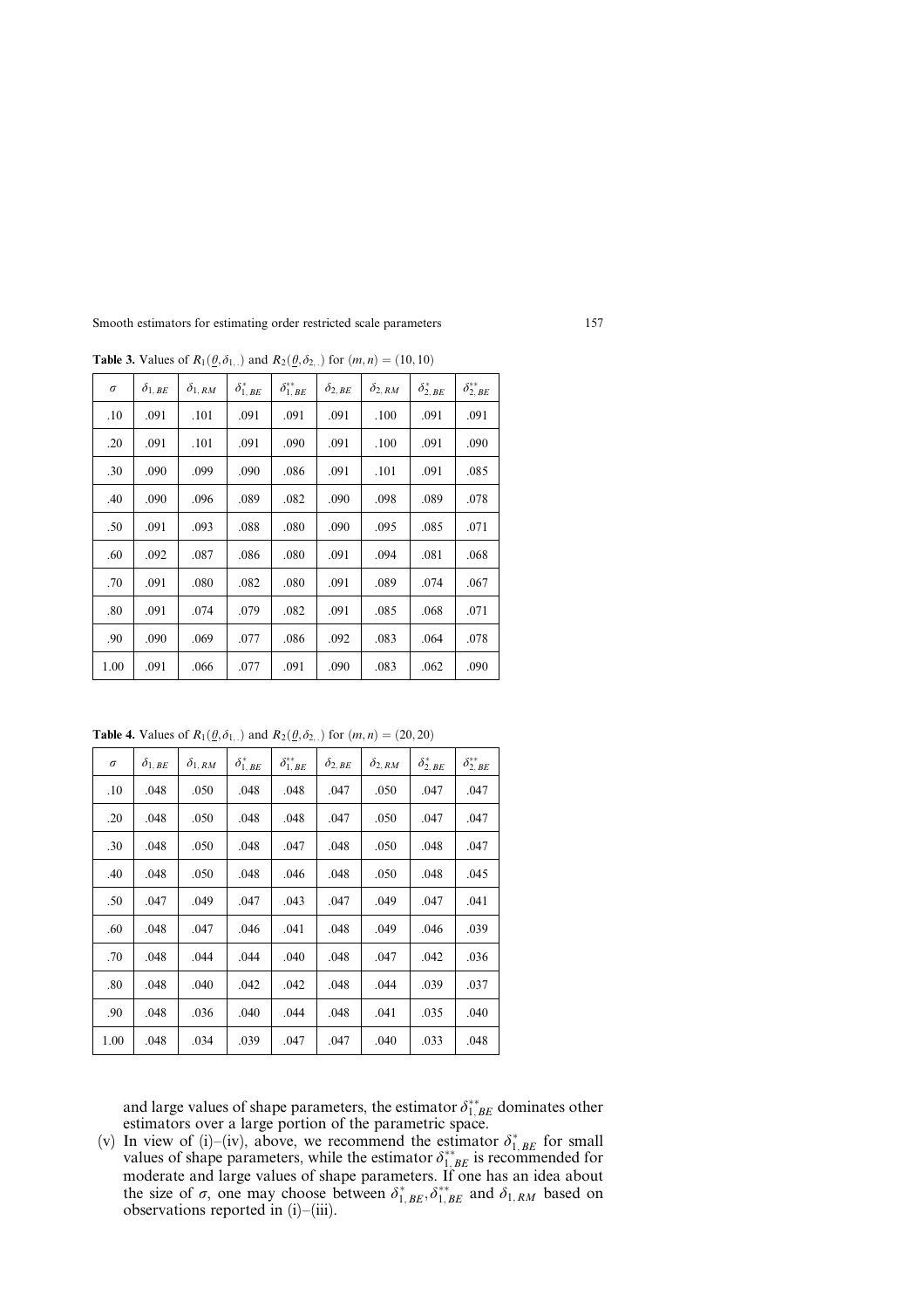| $\sigma$ | $\delta_{1, \textit{BE}}$ | $\delta_{1,RM}$ | $\delta_{1, BE}^*$ | $\delta_{1,\,BE}^{**}$ | $\delta_{2, BE}$ | $\delta_{2,RM}$ | $\delta_{2, BE}^*$ | $\delta^{**}_{2, BE}$ |
|----------|---------------------------|-----------------|--------------------|------------------------|------------------|-----------------|--------------------|-----------------------|
| .10      | .168                      | .201            | .168               | .167                   | .091             | .100            | .091               | .090                  |
| .20      | .168                      | .201            | .168               | .161                   | .091             | .100            | .091               | .088                  |
| .30      | .169                      | .198            | .168               | .153                   | .091             | .100            | .091               | .084                  |
| .40      | .167                      | .186            | .164               | .146                   | .090             | .098            | .088               | .080                  |
| .50      | .166                      | .169            | .158               | .143                   | .091             | .096            | .086               | .077                  |
| .60      | .168                      | .154            | .153               | .145                   | .090             | .093            | .082               | .075                  |
| .70      | .166                      | .135            | .146               | .147                   | .090             | .091            | .078               | .075                  |
| .80      | .166                      | .123            | .142               | .153                   | .090             | .090            | .074               | .078                  |
| .90      | .166                      | .113            | .138               | .159                   | .091             | .090            | .073               | .084                  |
| 1.00     | .165                      | .107            | .137               | .166                   | .091             | .091            | .071               | .090                  |

**Table 5.** Values of  $R_1(\underline{\theta}, \delta_1)$  and  $R_2(\underline{\theta}, \delta_2)$  for  $(m, n) = (5, 10)$ 

**Table 6.** Values of  $R_1(\underline{\theta}, \delta_1)$ ; and  $R_2(\underline{\theta}, \delta_2)$ ; for  $(m, n) = (5, 20)$ 

| $\sigma$ | $\delta_{1, \textit{BE}}$ | $\delta_{1,RM}$ | $\delta_{1, BE}^*$ | $\delta_{1,\,BE}^{**}$ | $\delta_{2, BE}$ | $\delta_{2,RM}$ | $\delta_{2, BE}^*$ | $\delta^{**}_{2, BE}$ |
|----------|---------------------------|-----------------|--------------------|------------------------|------------------|-----------------|--------------------|-----------------------|
| .10      | .167                      | .201            | .167               | .167                   | .048             | .050            | .048               | .048                  |
| .20      | .166                      | .198            | .166               | .161                   | .048             | .051            | .048               | .047                  |
| .30      | .166                      | .196            | .165               | .152                   | .048             | .050            | .048               | .046                  |
| .40      | .168                      | .190            | .165               | .144                   | .048             | .050            | .047               | .045                  |
| .50      | .167                      | .172            | .160               | .140                   | .048             | .049            | .046               | .044                  |
| .60      | .167                      | .150            | .152               | .139                   | .048             | .048            | .045               | .043                  |
| .70      | .167                      | .129            | .143               | .141                   | .047             | .047            | .044               | .043                  |
| .80      | .167                      | .112            | .137               | .148                   | .048             | .047            | .043               | .044                  |
| .90      | .166                      | .101            | .132               | .156                   | .048             | .047            | .042               | .046                  |
| 1.00     | .168                      | .095            | .130               | .167                   | .048             | .048            | .042               | .048                  |

## Conclusions for Estimation of  $\theta_2$ :

- (i) For all values of shape parameters under study, the estimator  $\delta_{2,BE}^{**}$  dominates other estimators over a large portion of the parametric space.
- (ii) The region of dominance of the estimator  $\delta_{2,BE}^{**}$ , over other estimators, enlarges with the increase in values of shape parameters, and, for moderate and large values of shape parameters, the region of dominance of  $\delta_{2, BE}^{**}$  over other estimators is  $\{ \underline{\theta} = (\theta_1, \theta_2) : \sigma \leq .7 \}.$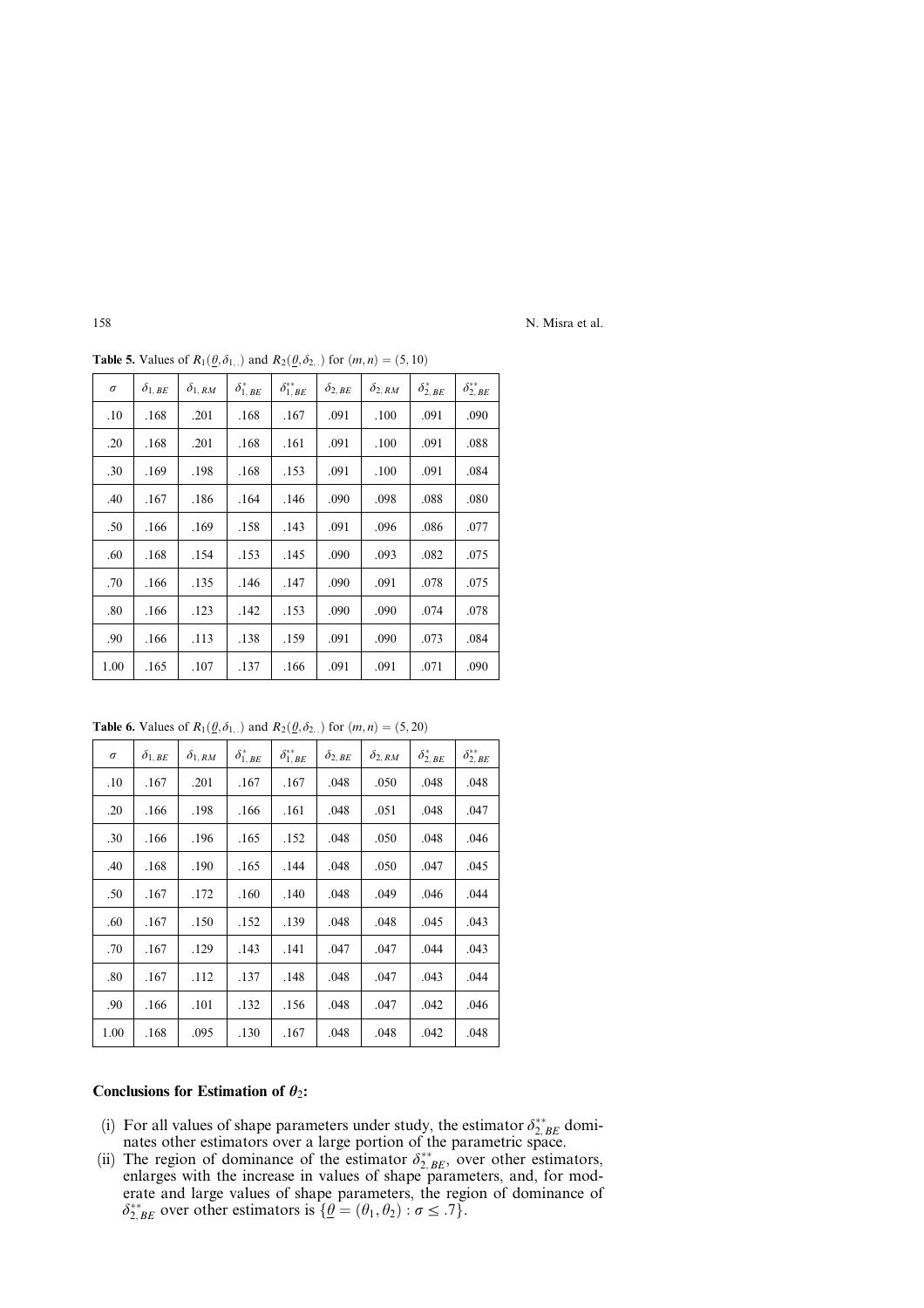| $\sigma$ | $\delta_{1, \textit{BE}}$ | $\delta_{1,RM}$ | $\delta_{1, BE}^*$ | $\delta_{1,\,BE}^{**}$ | $\delta_{2, \textit{BE}}$ | $\delta_{2,RM}$ | $\delta_{2, BE}^*$ | $\delta^{**}_{2, \, BE}$ |
|----------|---------------------------|-----------------|--------------------|------------------------|---------------------------|-----------------|--------------------|--------------------------|
| .10      | .091                      | .100            | .091               | .091                   | .167                      | .201            | .167               | .166                     |
| .20      | .091                      | .100            | .091               | .089                   | .168                      | .202            | .167               | .158                     |
| .30      | .091                      | .098            | .090               | .086                   | .166                      | .197            | .162               | .140                     |
| .40      | .091                      | .095            | .089               | .084                   | .167                      | .192            | .156               | .124                     |
| .50      | .091                      | .092            | .088               | .083                   | .164                      | .184            | .142               | .109                     |
| .60      | .090                      | .086            | .085               | .083                   | .166                      | .176            | .130               | .102                     |
| .70      | .092                      | .084            | .085               | .085                   | .167                      | .168            | .116               | .104                     |
| .80      | .090                      | .080            | .082               | .086                   | .167                      | .159            | .103               | .114                     |
| .90      | .091                      | .077            | .082               | .089                   | .167                      | .157            | .095               | .135                     |
| 1.00     | .091                      | .075            | .082               | .091                   | .166                      | .156            | .090               | .164                     |

**Table 7.** Values of  $R_1(\underline{\theta}, \delta_{1, \cdot})$  and  $R_2(\underline{\theta}, \delta_{2, \cdot})$  for  $(m, n) = (10, 5)$ 

**Table 8.** Values of  $R_1(\underline{\theta}, \delta_1)$ , and  $R_2(\underline{\theta}, \delta_2)$  for  $(m, n) = (20, 5)$ 

| $\sigma$ | $\delta_{1, \textit{BE}}$ | $\delta_{1,RM}$ | $\delta_{1,\,BE}^*$ | $\delta_{1,\,BE}^{**}$ | $\delta_{2, \textit{BE}}$ | $\delta_{2,RM}$ | $\delta^*_{2, BE}$ | $\delta^{**}_{2, BE}$ |
|----------|---------------------------|-----------------|---------------------|------------------------|---------------------------|-----------------|--------------------|-----------------------|
| .10      | .047                      | .050            | .047                | .047                   | .167                      | .201            | .167               | .166                  |
| .20      | .048                      | .050            | .048                | .047                   | .167                      | .201            | .167               | .159                  |
| .30      | .048                      | .050            | .048                | .046                   | .167                      | .198            | .163               | .141                  |
| .40      | .048                      | .049            | .047                | .045                   | .166                      | .191            | .154               | .118                  |
| .50      | .048                      | .048            | .047                | .045                   | .167                      | .187            | .143               | .101                  |
| .60      | .047                      | .046            | .045                | .044                   | .167                      | .175            | .125               | .088                  |
| .70      | .047                      | .045            | .045                | .045                   | .166                      | .164            | .107               | .088                  |
| .80      | .047                      | .044            | .044                | .045                   | .167                      | .153            | .091               | .100                  |
| .90      | .048                      | .044            | .045                | .047                   | .167                      | .147            | .080               | .127                  |
| 1.00     | .047                      | .042            | .044                | .047                   | .167                      | .144            | .074               | .166                  |

- (iii) Interestingly, for small values of shape parameters, the estimator  $\delta_{1,BE}$ uniformly dominates the estimator  $\delta_{1, RM}$ .
- (iv) In view of (i)–(iii), above, we recommend the estimator  $\delta_{2, BE}^{**}$ .

Acknowledgments. Authors are thankful to a referee for suggestions leading to improved presentation.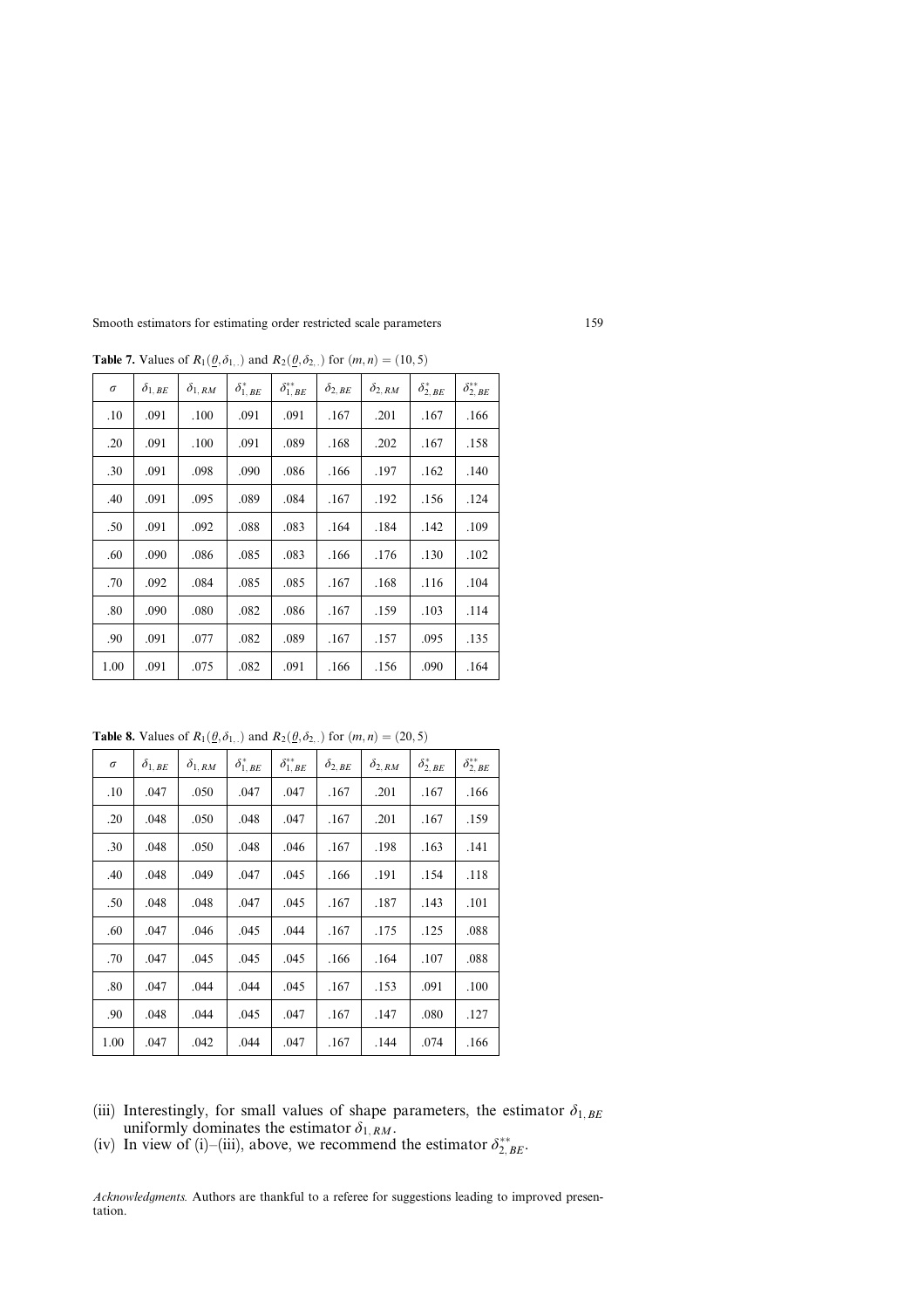#### **References**

- Barlow RE, Bartholomew DJ, Bremner JM, Brunk HD (1972) Statistical inference under order restrictions. Wiley, New York
- Berger JO, Srinivasan C (1978) Generalized Bayes estimators in multivariate problems. Annals of Statistics 6:783–801
- Blumenthal S, Cohen A (1968) Estimation of two ordered translation parameters. Annals of Mathematical Statistics 39:517–530
- Brewster JF, Zidek JV (1974) Improving on equivariant estimators. Annals of Statistics 2:21–38
- Brown LD (1971) Admissible estimators, recurrent diffusion and insolvable boundary value problems. Annals of Mathematical Statistics 42:855–903
- Caridi F (1983) Characterization of limits of Bayes procedures. Journal of Multivariate Analysis 13:52–66
- Cohen A, Sackrowitz HB (1970) Estimation of the last mean of a monotone sequence. Annals of Mathematical Statistics 41:2021–2034
- Eeden C Van (1957a) Maximum likelihood estimation of partially or completely ordered parametersI. Indag. Math. 19:128–136
- Eeden C Van (1957b) Maximum likelihood estimation of partially or completely ordered parametersII. Indag. Math. 19:201–211
- Eeden C Van (1957c) Note on two methods for estimating ordered parameters of probability distributions. Indag. Math. 19:506–512
- Eeden C Van (1957d) A least squares inequality for maximum likelihood estimates of ordered parameters. Indag. Math. 19:512–521
- Elfessi A, Pal N (1992) A note on the common mean of two normal populations with order restricted variances. Communications in Statistics – Theory & Methods 21:3117–3124
- Ghosh K, Sarkar SK (1994) Improved estimators of the smallest variance. Statistics & Decisions 12:245–256
- Gupta RD, Singh H (1992) Pitman nearness comparisons of estimates of two ordered normal means. Australian Journal of Statistics 34:407–414
- Hwang JT, Peddada SD (1994) Confidence interval estimation subject to order restrictions. Annals of Statistics 22:67–93
- Jin C, Pal N (1991) A note on location parameters of two exponential distributions under order restrictions. Communications in Statistics – Theory & Methods 20:3147–3158
- Katz WW (1963) Estimating ordered probabilities. Annals of Mathematical Statistics 34:967–972
- Kaur A, Singh H (1991) On the estimation of ordered means of two exponential populations. Annals of Institute of Statistical Mathematics 43:347–356
- Kelly R (1989) Stochastic reduction of loss in estimating normal means by isotonic regression. Annals of Statistics 17:937-940
- Kumar S, Sharma D (1988) Simultaneous estimation of ordered parameters. Communications in Statistics – Theory & Methods 17:4315–4336
- Kushary D, Cohen A (1989) Estimation of ordered location and scale parameters. Statistics  $\&$ Decisions 7:201–213
- Kushary D, Cohen A (1991) Estimation of ordered Poisson parameters. Sankhya Ser. A 53:334– 356
- Lee CIC (1981) The quadratic loss of isotonic regression under normality. Annals of Statistics 9:686–688
- Lehmann EL (1986) Testing statistical hypothesis. Wiley, New York
- Misra N, Dhariyal ID (1995) Some inadmissibility results for estimating ordered uniform scale parameters. Communications in Statistics – Theory & Methods 24:675–685
- Misra N, Singh H (1994) Estimation of ordered location parameters: The exponential distribution. Statistics 25:239–249
- Misra N, Van der Meulen EC (1997) On estimation of the common mean of  $k \geq 2$  normal populations with order restricted variances. Statistics & Probability Letters 36:261–267
- Pal N, Kushary D (1992) On order restricted location parameters of two exponential distributions. Statistics & Decisions 10:133–152
- Robertson T, Wright FT, Dykstra KL (1988) Order restricted statistical inference. Wiley, New York
- Sackrowitz HB (1970) Estimation for monotone parameter sequences: The discrete case. Annals of Mathematical Statistics 41:609–620